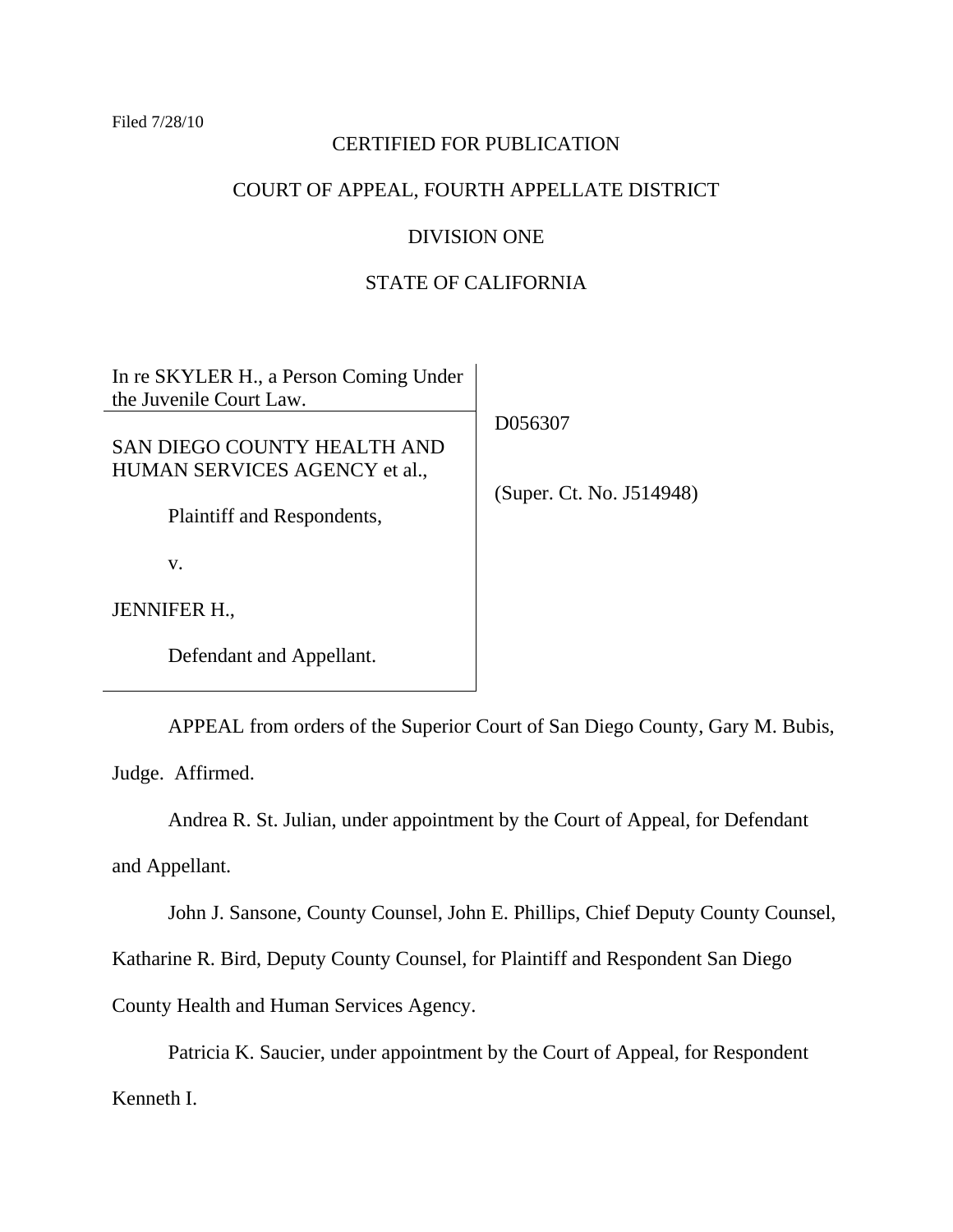Valerie N. Lankford, under appointment by the Court of Appeal, for Minor.

Jennifer H. appeals orders terminating parental rights under Welfare and Institutions Code section  $366.26$ .<sup>1</sup> She also appeals an order summarily denying her petition for modification under section 388. Jennifer asserts the court did not comply with the Indian Child Welfare Act (25 U.S.C. § 1901 et seq.) (ICWA or federal act). We affirm.

#### INTRODUCTION

While the standard for ICWA notice is low, it is not without reasonable limits. This case raises the issue whether a child's specific but attenuated Indian heritage invokes ICWA notice requirements under section 224.3, subdivision (b), which describes circumstances that *may* provide reason to know the child is an Indian child. We hold the trial court has discretion to consider the totality of the information presented concerning the child's family circumstances to determine whether it meets the threshold required for ICWA notice—"the court knows or has reason to know the child is an Indian child." (§ 224.2.) We further hold ICWA notice is not required unless the totality of the family's circumstances indicate there is a low but reasonable probability the child is an Indian child. Here, we conclude the case need not be remanded for ICWA notice because the family's specific but attenuated Indian heritage does not provide reason to know the child is an Indian child.

<sup>1</sup> Further statutory references are to the Welfare and Institutions Code.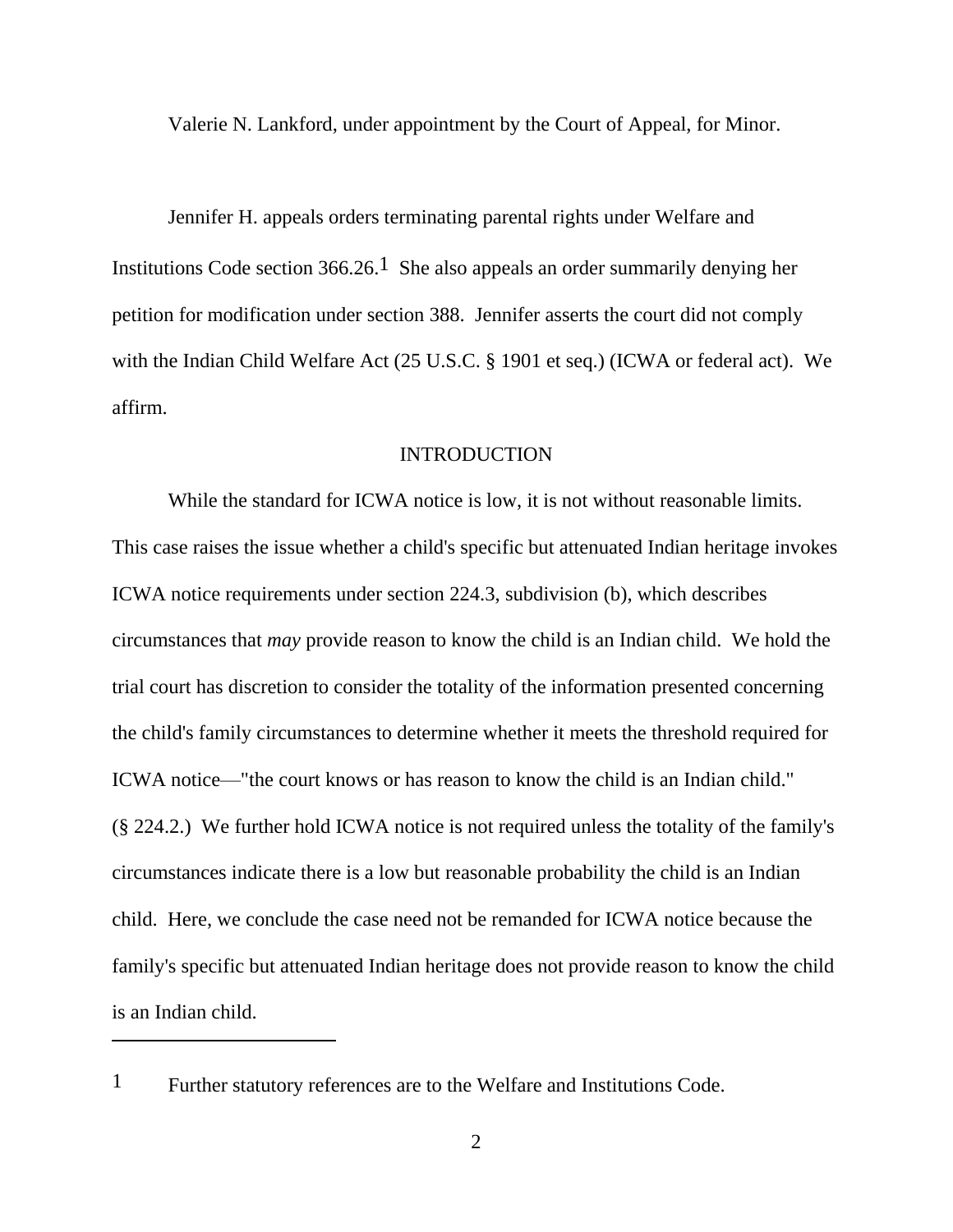We further conclude that the trial court did not abuse its discretion when it found that the parent did not show a prima facie case of changed circumstances and best interests of the child, and summarily denied her petition for modification under section 388. In addition, we conclude there is substantial evidence to support the court's finding the beneficial parent-child relationship exception did not apply.

### FACTUAL AND PROCEDURAL BACKGROUND

Skyler H., now age 11, is the daughter of Jennifer H. and Kenneth I. (together, the parents). When Skyler was a baby, Kenneth placed her in the care of her paternal grandmother (Grandmother) because Jennifer was "running the streets with [Skyler]." In April 2003, when Skyler was three years old, the San Diego County Health and Human Services Agency (the Agency) filed a petition alleging a paternal uncle hit Skyler and she was exposed to violent confrontations between the paternal uncle and her older half sister, Amber. (§ 300, subd. (b).) Amber said Jennifer "hardly ever" visited Skyler, perhaps once every two months.

Kenneth had a criminal history dating from 1989, primarily for drug violations. He was incarcerated when the proceedings began.

The Agency located Jennifer in local custody. She was convicted in 2002 for threatening to commit a crime resulting in death or great bodily injury. In 1996 Jennifer was convicted of receiving stolen property.

The court recognized Grandmother as Skyler's de facto parent and placed Skyler in her home.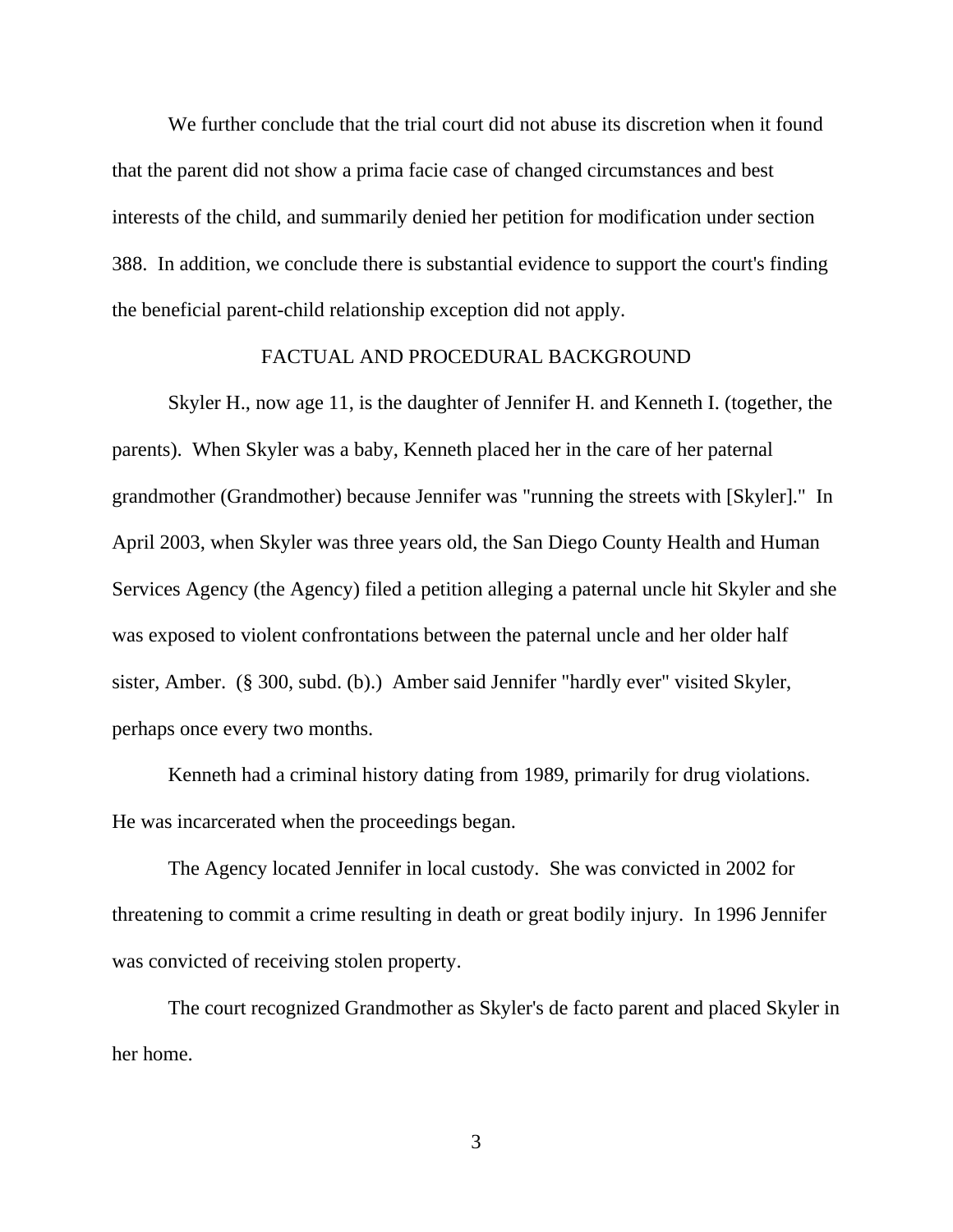In August 2003 the court ordered a plan of reunification services for Jennifer. Within a short time, Jennifer was noncompliant with her substance abuse treatment program. By December she had not participated in services, visited Skyler or contacted the social worker in more than two months.

In February 2004 Jennifer was remanded to the custody of the California Department of Corrections (CDC) for two years for violating the terms of her probation.

Grandmother did not believe either parent would stay out of jail long enough to provide a home for Skyler. In July 2004, at the 12-month status review hearing, the court identified a permanent plan of legal guardianship for Skyler with Grandmother. In January 2005 the court appointed Grandmother guardian and terminated jurisdiction.

In October 2008 the Agency filed a petition alleging Grandmother had left Skyler with Kenneth and allowed her to reside in filthy conditions. Skyler was begging the neighbors for food and money, and she was dirty and unkempt. Kenneth was using methamphetamine. He assaulted his girlfriend and held a shotgun to her head in front of Skyler and his baby daughter. After Skyler was detained, she was diagnosed with a kidney infection.

Jennifer was in local custody. She had been arrested in April 2008 and was convicted on charges of possession of narcotics, reckless driving and possession of a hypodermic needle/syringe. She admitted she had used methamphetamine since she was 16 years old. Jennifer last saw Skyler in January 2008, when she had Skyler in her care for a week. Jennifer told the social worker she wanted to stop using drugs and have Skyler back in her life. In September Jennifer entered the Pregnant and Parenting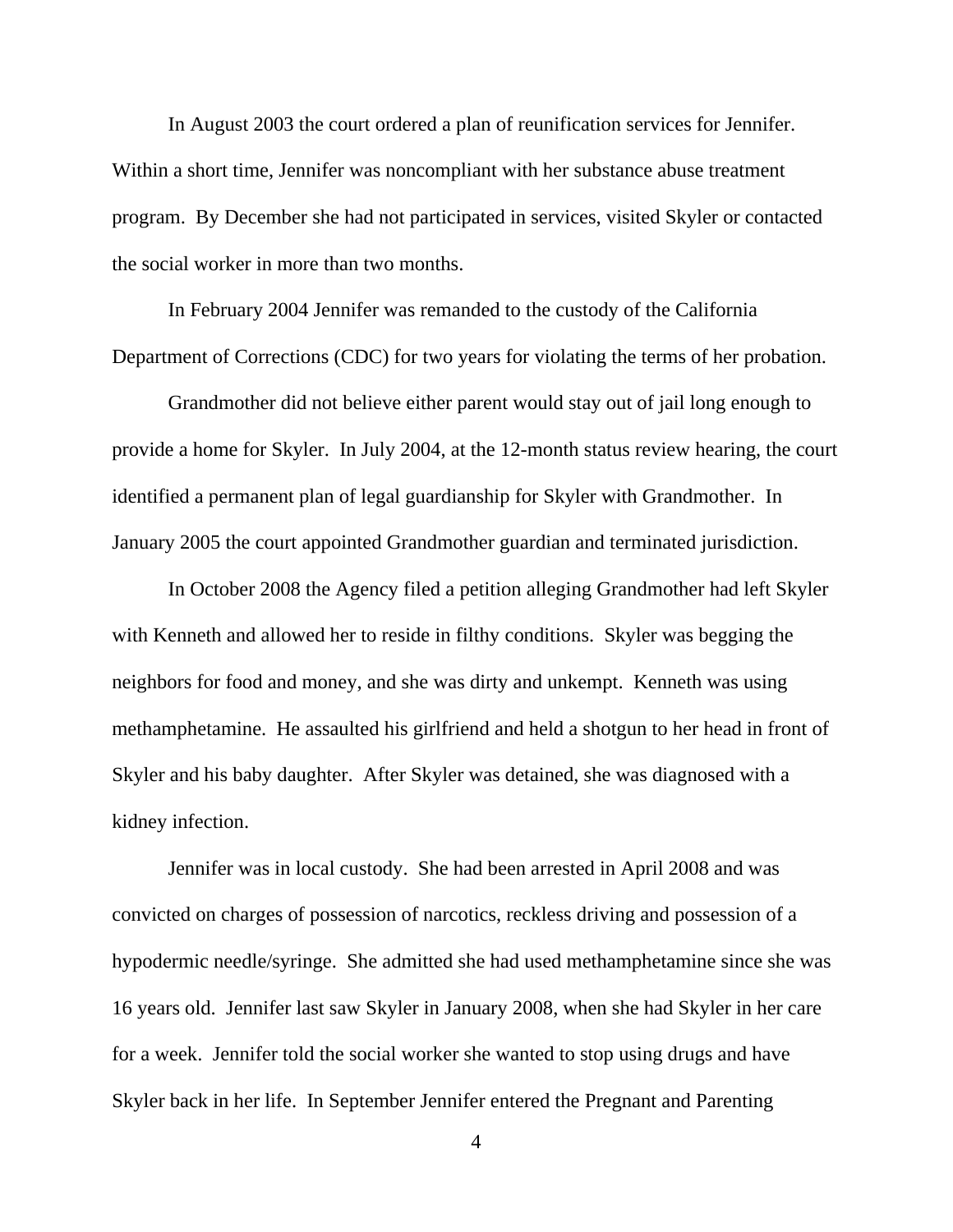Inmates Program, which provided substance abuse treatment and health education for pregnant, postpartum or parenting women.

Kenneth was arrested in October 2008 for smuggling Mexican nationals into the United States. He was incarcerated until February 2009.

At a special hearing, the social reported that the maternal grandmother, Mrs. H., stated her great-grandfather was a "full-blooded" Cherokee who had lived in Arkansas. Mrs. H. did not know the specific tribe. She believed he had "signed the family's rights away to get any benefits from the tribe." Each year, Mrs. H. attended an intertribal powwow on Father's Day, and participated in one of the dances. However, neither she nor any other family member was enrolled in any tribe, had lived on an Indian reservation or in an Indian community, or had received any services or benefits available to Indians. The court found that Skyler was not an Indian child within the meaning of ICWA.

In December 2008 the court terminated Grandmother's guardianship and selected a permanent plan of long-term foster care for Skyler. The court granted the parents reasonable supervised visitation. Skyler's baby half sister was also placed with the same family.

In May 2009, at the Agency's request, the court referred the matter for a section 366.26 hearing. Skyler's foster parents were interested in adopting her.

Several days before the scheduled 366.26 hearing, Jennifer filed a section 388 petition asking the court to place Skyler with her or, alternatively, allow her to have an opportunity to reunify with Skyler. Jennifer averred she had completed a drug treatment program, an anger management program and two parenting classes. She was discharged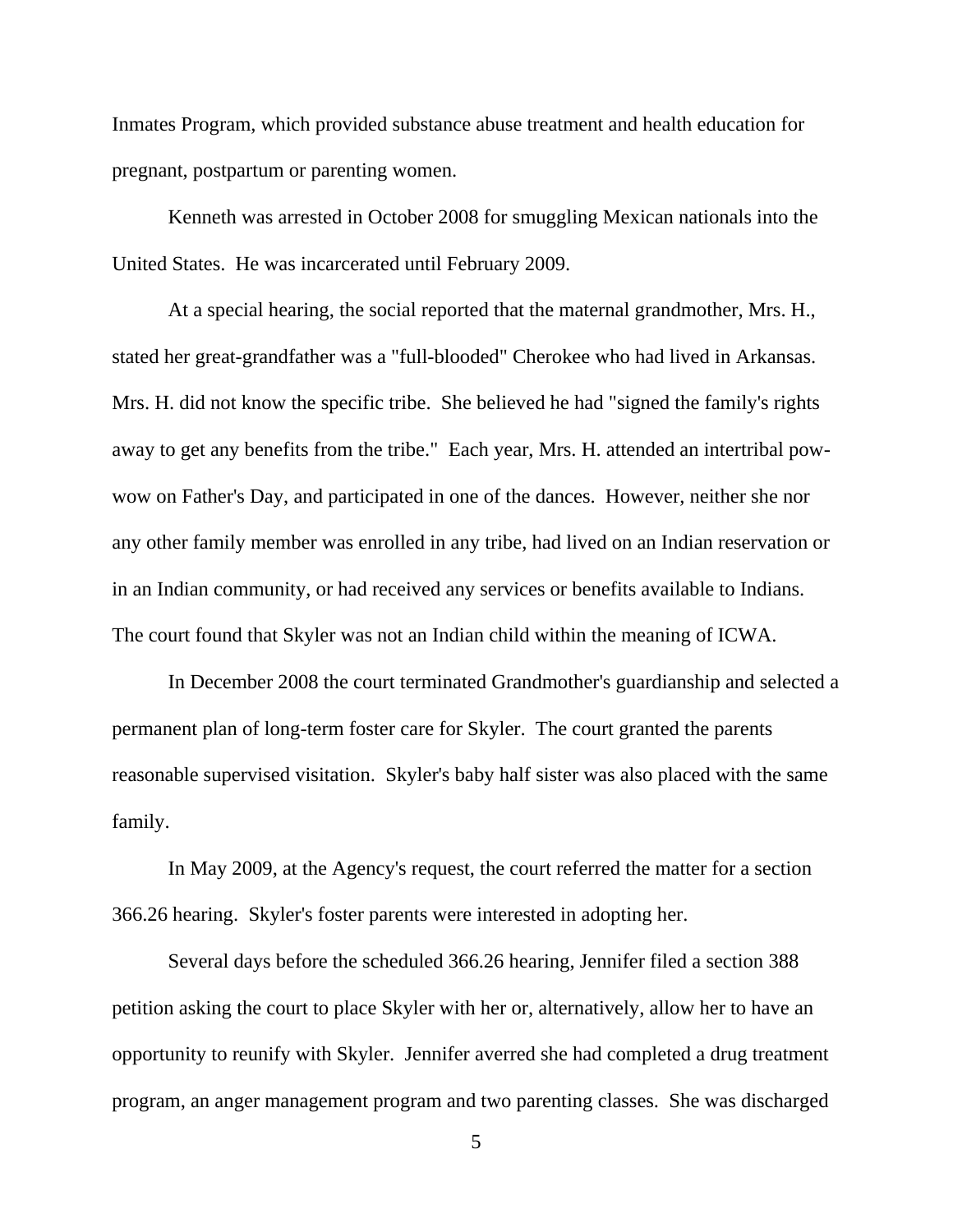from parole in June 2009, and had remained drug free. Jennifer shared a residence with a female roommate. She consistently visited Skyler, who seemed happy to see her.

The section 366.26 hearing was held on November 16, 2009. The court summarily denied Jennifer's section 388 petition.

The social worker reported that Skyler, who was almost 10 years old, was "a joy of a child." She was resilient, high-spirited, engaging, polite and sweet. Skyler was focused on school and her friends, and did not act out. The social worker testified she had talked to Skyler about adoption. Skyler did not want to live under guardianship because it had not worked for her in the past. She was a very bright child and understood her parents would not have any legal rights to her. Skyler had a good understanding of adoption and wanted to be adopted by her foster care parents. She was happy where she was living. The social worker believed she loved her foster parents and family.

Skyler visited Jennifer and Kenneth separately. She was affectionate with each parent. Jennifer praised and complimented Skyler, and treated her lovingly. At one visit, Skyler asked Jennifer to pick her up and carry her for a few minutes, which Jennifer did. At times Skyler was animated and stayed close to Jennifer. At other visits, she was reserved and less responsive. Skyler was cheerful after visiting Kenneth. Skyler liked visiting her parents. She said she would be sad but it would be "ok" if she could not visit them. The social worker believed it "would be good" if Skyler could occasionally visit Jennifer.

The court found that there was strong evidence there would be no barriers to Skyler's adoption by her foster care parents. The court said Skyler knew her parents and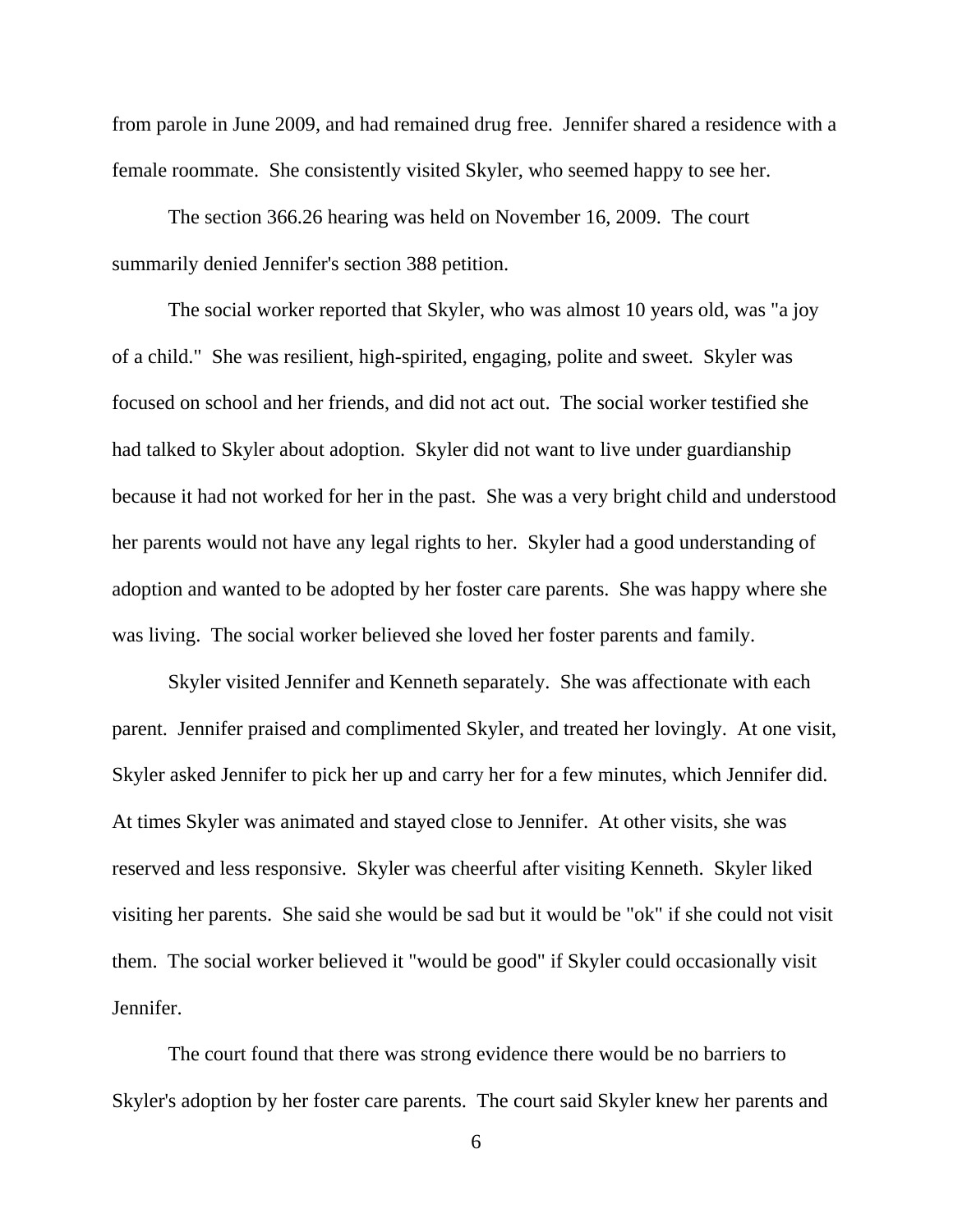loved them, as did most abused children. However, Skyler longed for stability, and adoption would meet her needs. The court terminated Jennifer's and Kenneth's parental rights.

#### DISCUSSION

Jennifer raises three claims of error on appeal. She contends the trial court erred when it concluded Skyler was not an Indian child and the matter should be remanded to the trial court with directions to comply with ICWA notice requirements. Jennifer argues she established a prima facie case of changed circumstances and best interests to merit a hearing on her section 388 petition, and requests this court reverse the order terminating parental rights and remand for a hearing under section 388. Jennifer also asserts reversal of the order terminating parental rights is required because the court's finding the beneficial parent-child relationship exception did not apply is not supported by substantial evidence.

Kenneth did not file a notice of appeal, but joins with Jennifer's brief. He contends if this court reverses the order terminating Jennifer's parental rights, his parental rights must also be reinstated.

### I

#### ICWA

Skyler's great-great-great-grandfather was "full-blooded Cherokee" and her maternal grandmother, Mrs. H., participated in an annual Indian pow-wow. Jennifer argues these facts give the court reason to know the child is an Indian child, requiring notice under sections 224.2 and 224.3, subdivision (d). We do not agree. We conclude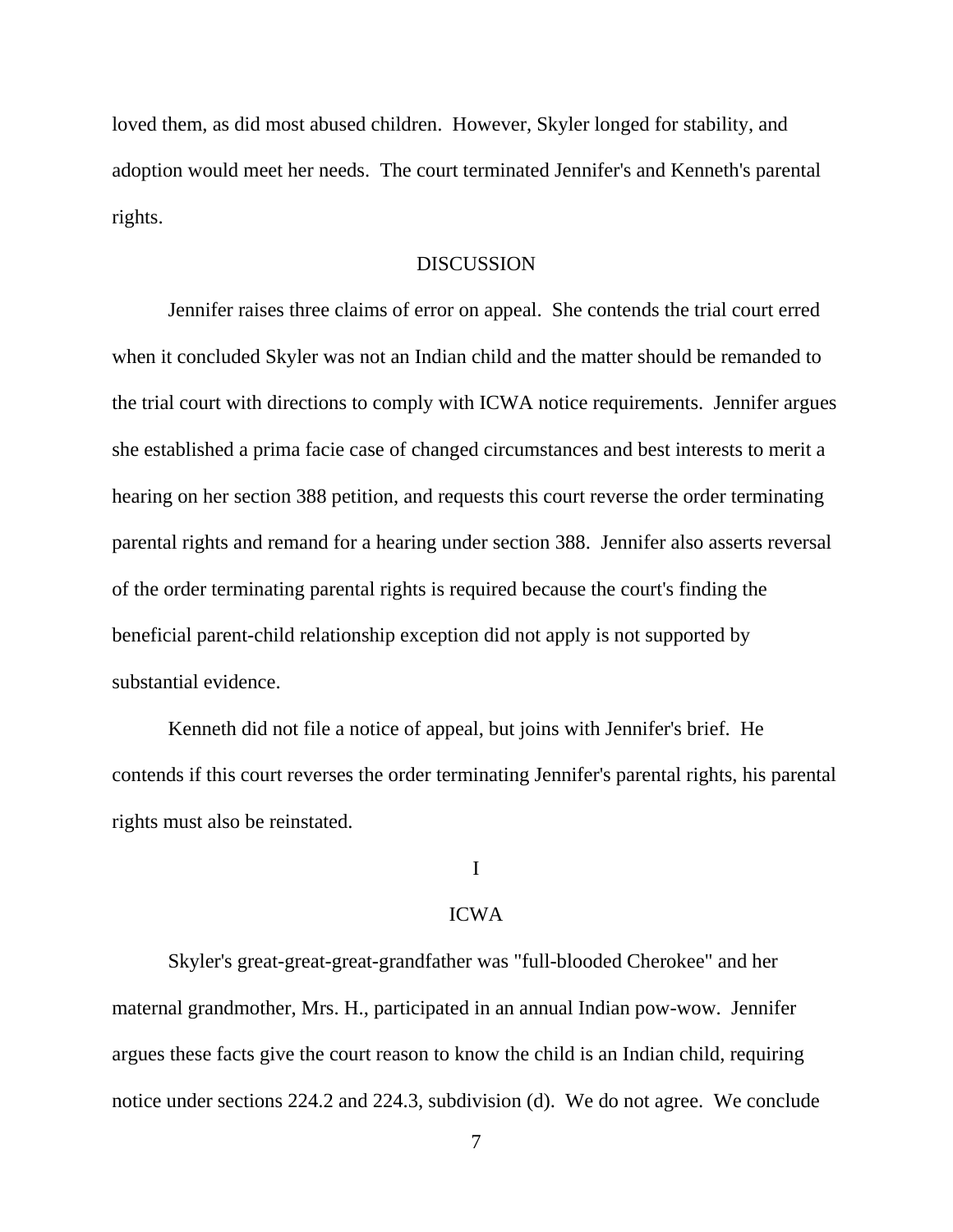the family's circumstances do not provide sufficient reason to know Skyler is a member of, or is eligible for membership in, an Indian tribe, as defined in 25 United States Code section 1903(4) and applicable case law. The trial court did not err when it found that ICWA did not apply.

In this part, we discuss the goals of ICWA and its implementation in section 224 et seq. (state ICWA act or state act). We examine section 224.3, subdivision (b), which is the threshold statute for ICWA notice under state law, and compare its terms to the recommendations found in section B.1, "Determination That Child Is an Indian," of the Bureau of Indian Affairs (BIA) Guidelines for State Courts,2 clarifying this court's decision in *Damian C*. (2009) 178 Cal.App.4th 192, 196 (*Damian C*.). We discuss the definition of an "Indian child" and the meaning of "reason to know." After reviewing prior case law addressing ICWA notice requirements, we evaluate the facts of this case in view of our conclusion that while the standard for ICWA notice is low, notice is not required unless there is a reasonable probability the child is an Indian child. Finally, within the context of the dependency system, we consider the needs of a dependent child, whether Indian or non-Indian, for a safe, permanent home. We are mindful of the appropriate use of judicial resources, including the resources of the social service agency in its capacity as an arm of the court.

<sup>2</sup> See Guidelines for State Courts; Indian Child Custody Proceedings, 44 Fed.Reg. 67584 (Nov. 26, 1979) (Guidelines). The Guidelines expressly provide they "are not intended to have binding legislative effect" on state courts. (*Ibid*.; *In re S.B*. (2005) 130 Cal.App.4th 1148, 1157.)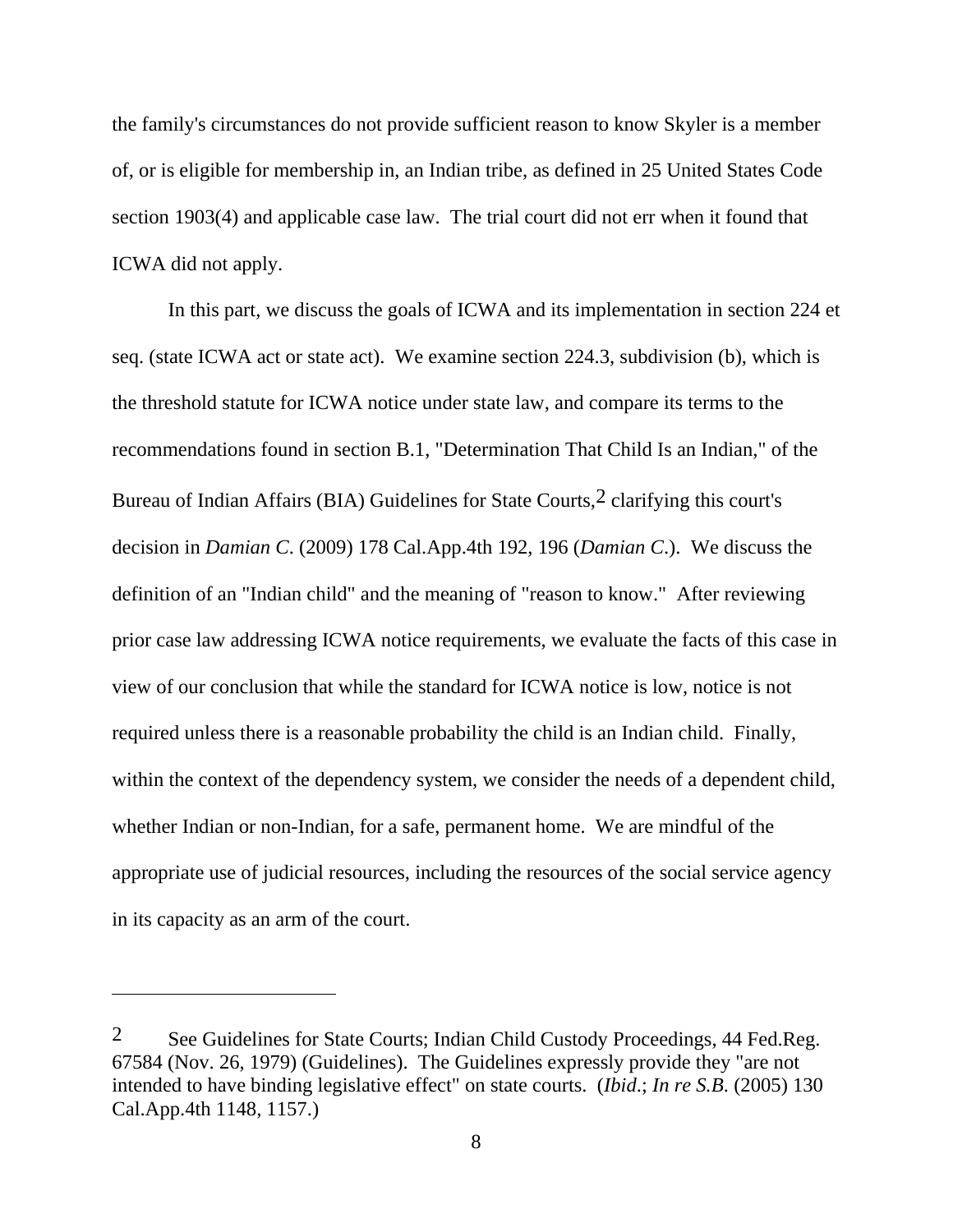Issues of law are reviewed de novo. (*Imperial Merchant Services, Inc. v. Hunt* (2009) 47 Cal.4th 381, 387 (*Hunt*).)

The United States Congress enacted ICWA to respond to a crisis occurring in Indian tribes in which large numbers of Indian children were removed from their families for placement in non-Indian homes. (*Mississippi Band of Choctaw Indians v. Holyfield* (1989) 490 U.S. 30, 32 (*Holyfield*).) ICWA was intended to promote the stability and security of Indian tribes and families by establishing minimum standards for removal of Indian children from their families and placement of Indian children in foster or adoptive homes reflecting the values of Indian culture. (25 U.S.C. § 1902; *In re Jeremiah G*. (2009) 172 Cal.App.4th 1514, 1520; *In re Kahlen W.* (1991) 233 Cal.App.3d 1414, 1421 (*Kahlen W*.).) ICWA applies when the state knows or has reason to know an Indian child is involved, and seeks to place the child in foster care or terminate parental rights in an involuntary proceeding. (25 U.S.C. § 1912(a).)

Effective January 1, 2007, the California Legislature codified ICWA notice requirements in a comprehensive reorganization of statutes related to the application of ICWA in section 224 et seq. (state ICWA act or state act). (*Damian C., supra,* 178 Cal.App.4th at p. 196.) Adopting language from 25 United States Code section 1912(a), the state ICWA notice provisions direct the court<sup>3</sup> to provide notice to the parent or Indian custodian, and the tribe, of an Indian child, if the court "knows or has reason to

 $3$  State law also imposes the obligation on the social worker and probation officer to provide notice. (§§ 224.2, subd. (a), 224.3, subds. (a), (d).)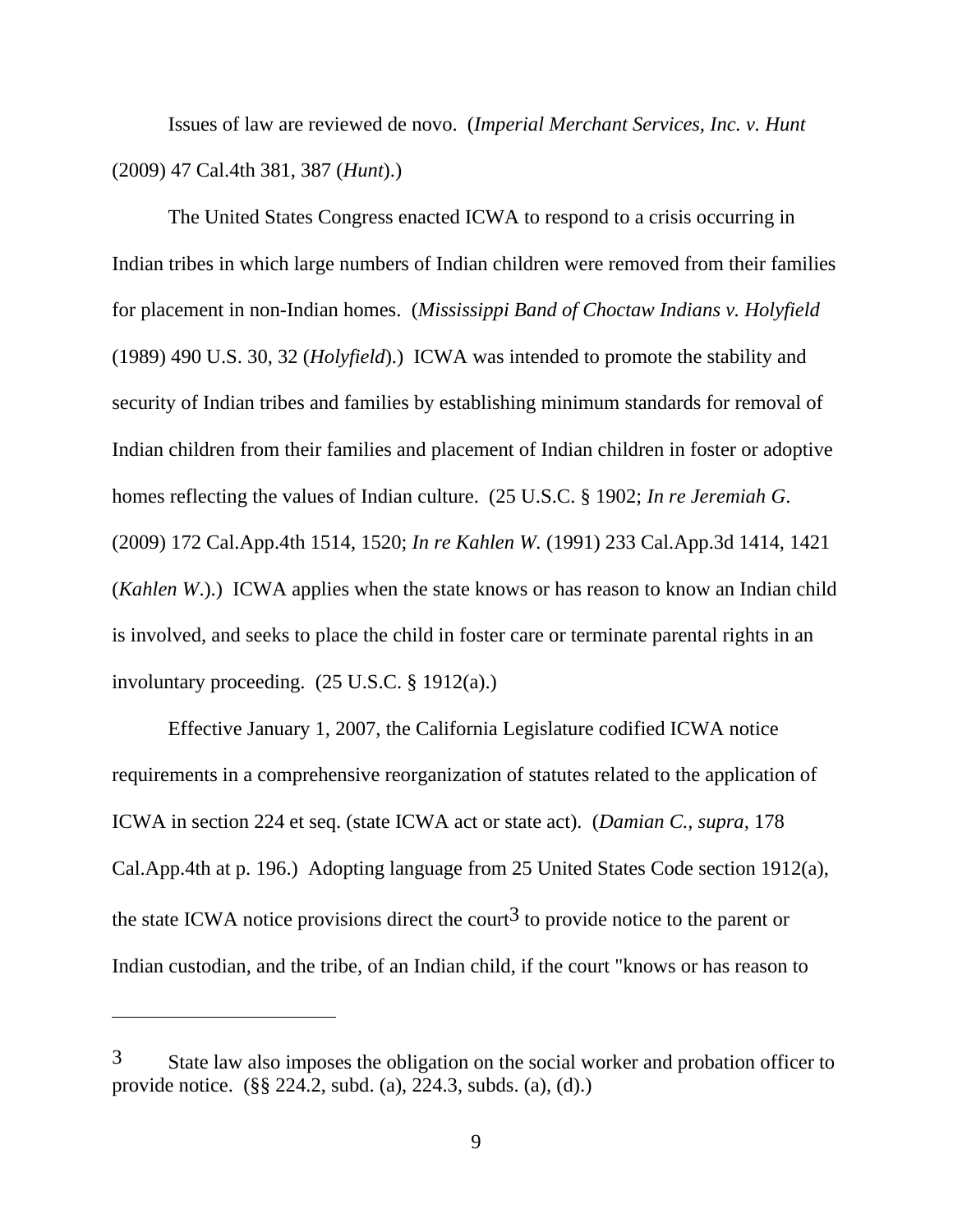know that an Indian child is involved" in the proceedings. (§§ 224.2, subd. (a), 224.3, subd. (d); see *In re Shane G.* (2008) 166 Cal.App.4th 1532, 1538 (*Shane G.*).) Notice requirements are intended to ensure the child's Indian tribe will have the opportunity to intervene and assert its rights in the proceedings. (*Kahlen W., supra,* 233 Cal.App.3d at p. 1421.)

The decision whether a child is a member of, or eligible for membership in, the tribe is the sole province of the tribe. (§ 224.3, subd. (c).) However, as we will discuss, before the tribe makes that decision, the trial court must determine whether it has "reason to know" the child is an Indian child, requiring notice to the tribe. Under section 224.3, subdivision (b), that determination is committed to the sound discretion of the trial court.

This court has stated the Legislature, in enacting the state ICWA act, intended the state notice provisions to be more expansive than ICWA and to standardize the interpretation of ICWA provisions and inquiry and noticing practice throughout the state. (*Damian C., supra*, 178 Cal.App.4th at p. 197.) However, *Damian C*. did not discuss the variance in the notice requirements between the state ICWA act and the BIA Guidelines. (§ 224.3, subd. (b); Guidelines, *supra*, § B.1(c), p. 67585.)

State law must be liberally construed in favor of Indian interests. (*Holyfield, supra*, 490 U.S. at p. 52, fn. 26.) In determining legislative intent, we first look to the best indicator of legislative intent—the statutory language itself. (*Mejia v. Reed* (2003) 31 Cal.4th 657, 663; *Adoption of Kelsey S.* (1992) 1 Cal.4th 816, 826.) The words must be construed with reference to the entire system of law of which it is a part. (*Moore v. Panish* (1982) 32 Cal.3d 535, 541.) Thus, section 224.3, subdivision (b), is viewed in the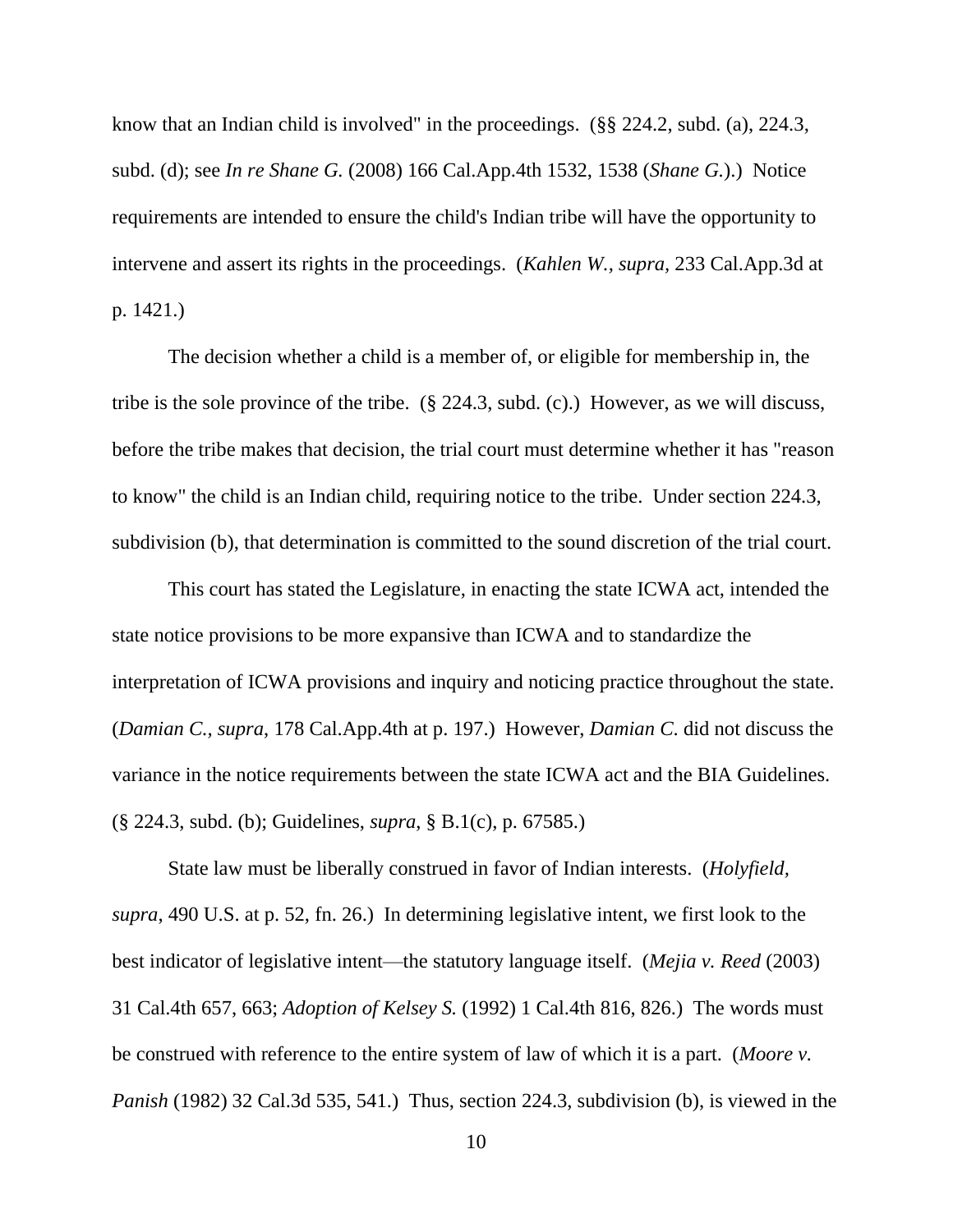context of ICWA, the state act and the dependency system. Keeping in mind the primacy of Indian interests in ICWA notice, we ascertain the Legislature's intent by looking to the words of the statute and giving them " 'their usual and ordinary meaning.' " (*Hunt, supra*, 47 Cal.4th at p. 387, quoting *DaFonte v. Up-Right, Inc.* (1992) 2 Cal.4th 593, 601.) "If the statutory language permits more than one reasonable interpretation, courts may consider other aids, such as the statute's purpose, legislative history, and public policy." (*Coalition of Concerned Communities, Inc. v. City of Los Angeles* (2004) 34 Cal.4th 733, 737.)

While the state's notice provisions are broader than the applicable federal statute (*Damian C.*, *supra*, 178 Cal.App.4th at p. 197), the statutory language in section 224.3, subdivision (b), which establishes the threshold requirements for notice, is not as expansive as the BIA's recommendations of the criteria to determine whether the child is an Indian child. (25 U.S.C. § 1912(a); Guidelines, *supra*, § B.1, p. 67585.) The plain language of section 224.3, subdivision (b), permits the conclusion the Legislature intended the threshold for state ICWA notice to be more restrictive than the threshold recommended by the Guidelines.  $(\S$ § 224.2, 224.3, subds. (b), (d).)

The differences between the statutory language in state ICWA notice requirements and section B.1 of the Guidelines are instructive. First, the Guidelines recommend the state court provide ICWA notice when it has "*reason to believe* the child is an Indian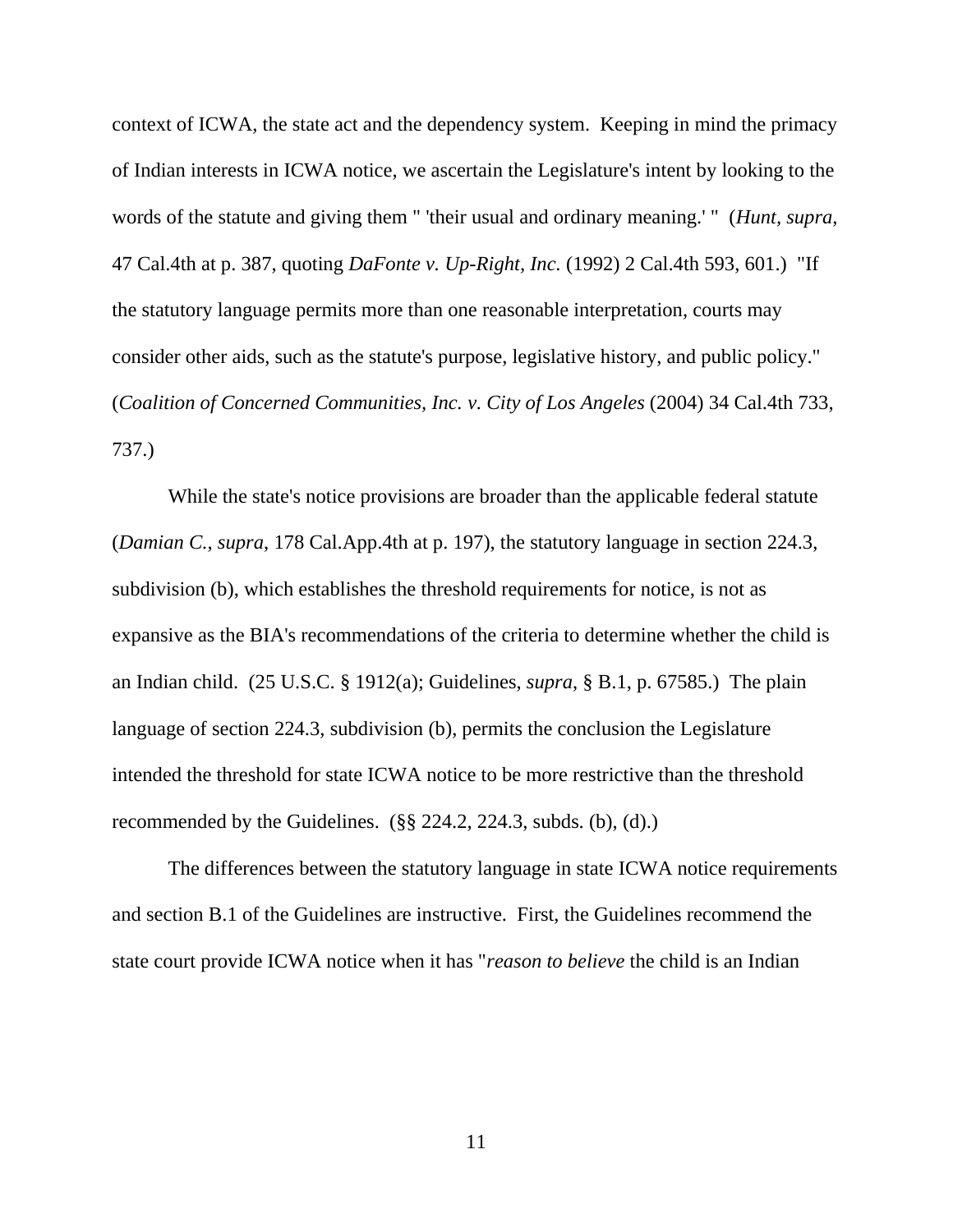child."4 (Guidelines, *supra*, § B.1, p. 67586.) As we have discussed, the Legislature has adopted the more restrictive "*reason to know*" language from the federal statute. (§§ 224.2. 224.3, subd. (d); 25 U.S.C. § 1912(a).) Second, the Guidelines list a number of circumstances "under which a state court *has* reason to believe a child involved in an

<sup>&</sup>lt;sup>4</sup> Prior to the 2007 state act, the First Appellate District, citing the Guidelines, adopted "*reason to believe* the child is an Indian child" as the threshold to determine whether ICWA notice was required. (Guidelines, *supra*, § B.1, at pp. 67584, 67586; *In re Junious M.* (1983) 144 Cal.App.3d 786, 788.) This language has been followed by other appellate courts. (See, e.g., *In re Desiree F.* (2000) 83 Cal.App.4th 460, 471; *In re Joseph P*. (2006) 140 Cal.App.4th 1524, 1529-1530; *In re Elizabeth W*. (2004) 120 Cal.App.4th 900, 906; *In re Nikki R.* (2003) 106 Cal.App.4th 844, 853; *Kahlen W*., *supra*, 233 Cal.App.3d at p. 1422.) Some reviewing courts have continued to use "reason to believe" as the threshold for ICWA notice. (See, e.g., *In re Z.N*. (2009) 181 Cal.App.4th 282, 298; *In re J.B*. (2009) 178 Cal.App.4th 751, 759; *In re Alice M.* (2008) 161 Cal.App.4th 1189, 1195.)

Under the state ICWA act, notice provisions are invoked if the court has "reason to know" the child is an Indian child. (See also §§ 224.2, subd. (a), 224.3, subds. (b), (c), (d).) We presume the Legislature was aware of the more flexible standard in the Guidelines and prior appellate cases when it enacted legislation concerning ICWA notice requirements. (Cf. *People v. Roberts* (2010) 184 Cal.App.4th 1149, 1180, *People v. Strohl* (1979) 57 Cal.App.3d 347, 359-360.) Further, the Judicial Council adopted "reason to know" in court rules concerning ICWA notice, modifying an earlier rule that provided notice if the court had "reason to believe" the child was an Indian child. (Cal. Rules of Court, rules 5.481(a)(5)(A), (b)(1), 5.482(a)(1); 1439(f)(5), amended, eff. Jan. 1, 2007; see *In re Aaron R*. (2005) 130 Cal.App.4th 697, 707.) (Further rule references are to the Cal. Rules of Court.) For these reasons, we believe the more restrictive "reason to know" standard in notice provisions under ICWA and the state act applies when the court considers whether the family's circumstances indicate the child is an Indian child.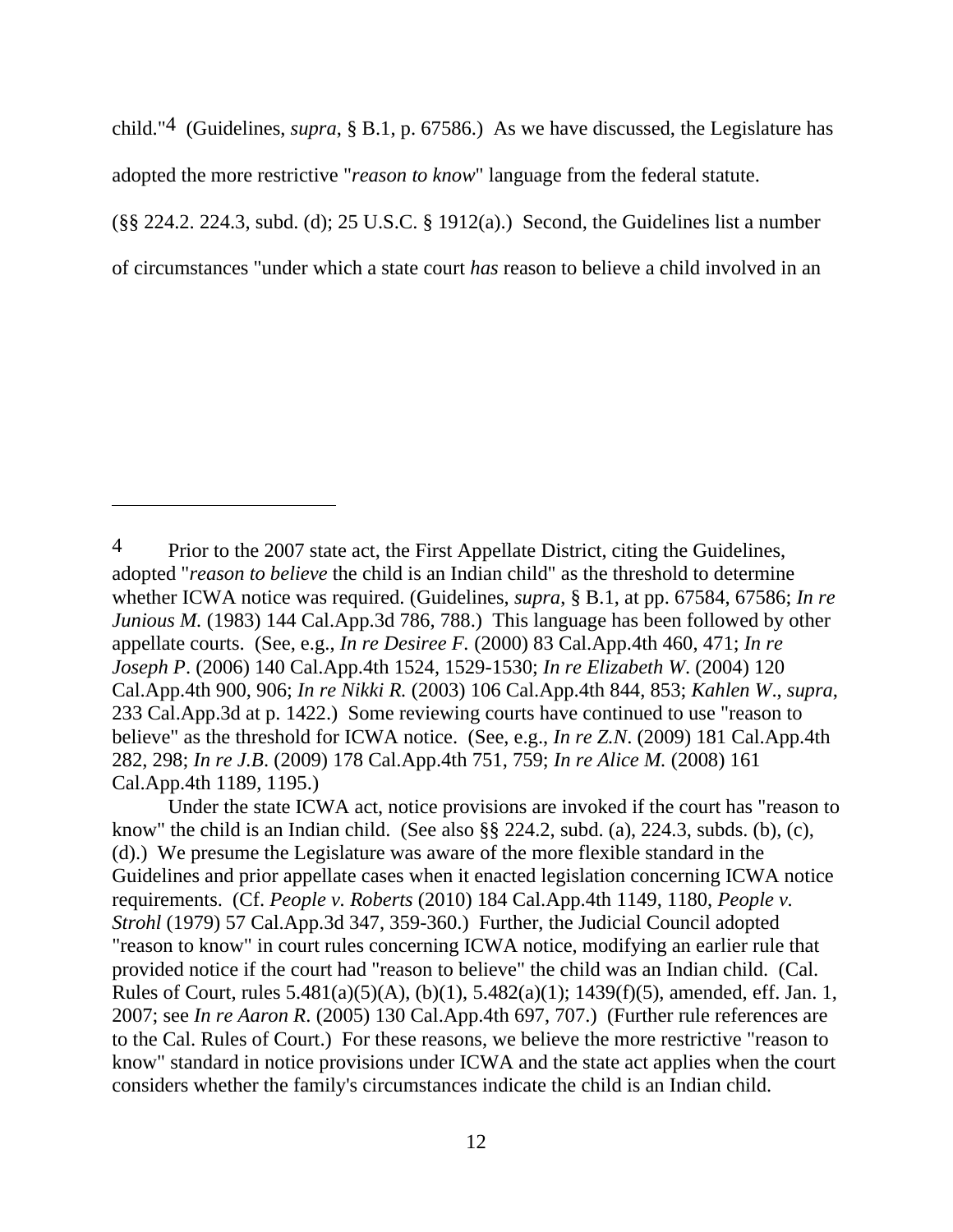involuntary child custody proceeding is an Indian child  $\dots$ ."<sup>5</sup> (Guidelines, § B.1(c), p. 67586.) If one or more of these circumstances exist, the Guidelines state the court "*shall* seek verification of the child's status from either the [BIA] or the child's tribe." (*Id.,*  § B.1(a).) Thus, if a state follows the Guidelines, it must take further action if one or more of the family's circumstances are described in section B.1(c) of the Guidelines.

The Legislature, in enacting section 224.3, subdivision (b), did not adopt the mandatory language recommended by the Guidelines. We presume the Legislature was aware of the Guidelines when it enacted the state act. (Cf. *People v. Roberts, supra,*184 Cal.App.4th at p. 1180, *People v. Strohl*, *supra*, 57 Cal.App.3d at pp. 359-360.) Rather, section 224.3, subdivision (b), describes circumstances that *may* provide reason to know the child is an Indian child. (§ 224.3, subd. (b)(1)-(3); see also rule  $5.481(a)(5)$ .) These circumstances include, but are not limited to, the following:

> "(1) A person having an interest in the child, including the child, an officer of the court, a tribe, an Indian organization, a public or private agency, or a member of the child's extended family provides information suggesting the child is a member of a tribe or eligible for membership in a tribe or one or more of the child's biological

<sup>5</sup> "These circumstances include when (1) a party, tribe, or agency informs the court that the child is an Indian child; (2) a state-licensed agency involved in child-protection services discovers information suggesting the child is an Indian child; (3) the child gives the court reason to believe the child is an Indian child; (4) the residence of the child, biological parent, or Indian custodian is known to be a predominantly Indian community; and (5) an officer of the court involved in the proceeding has knowledge the child may be an Indian child. See Guidelines, 44 Fed.Reg. at 67,586, par. B.1(i)[c] through (v)." (*In re T.A.* (2008) 378 Ill.App.3d 1083, 1090.)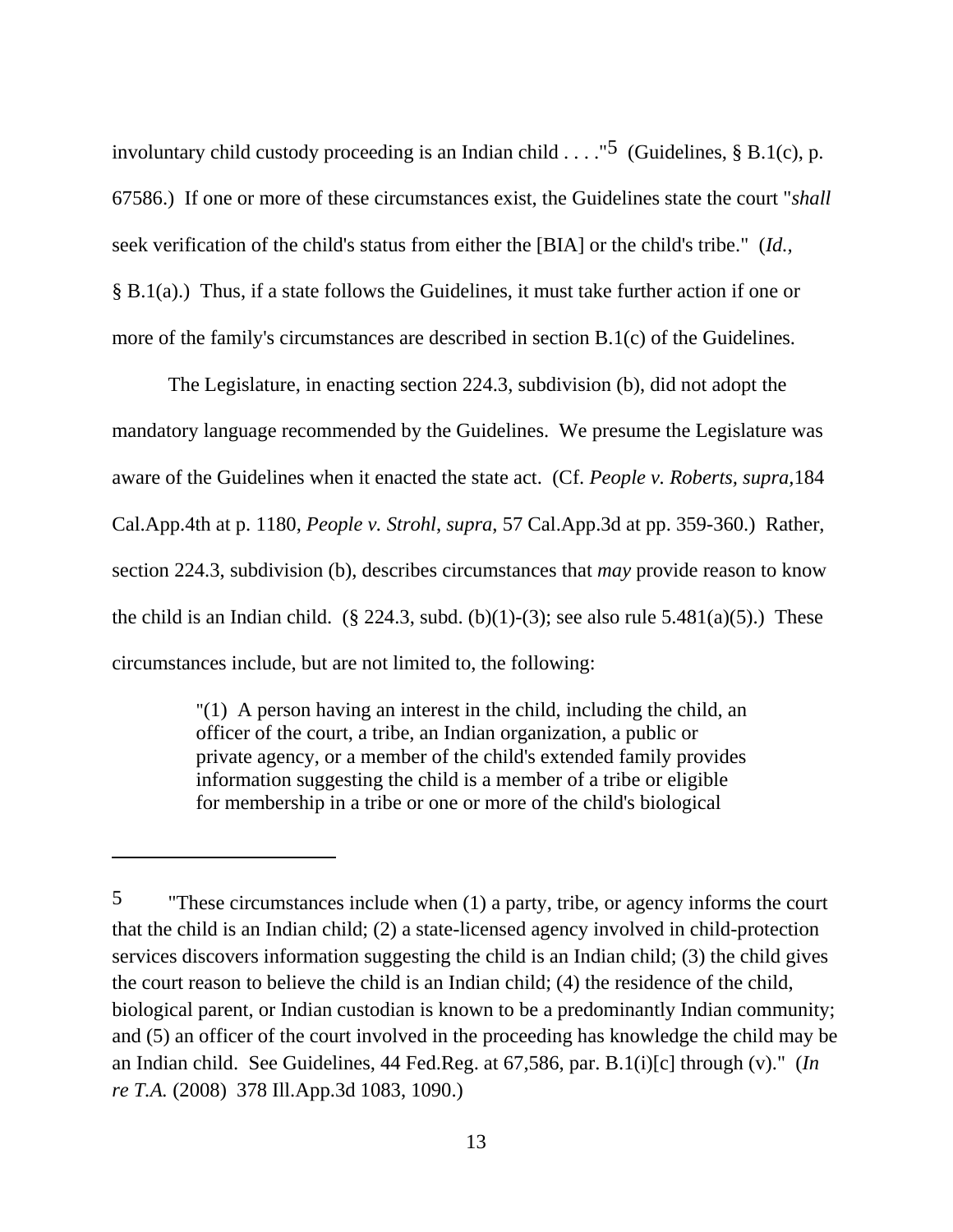parents, grandparents, or great-grandparents are or were a member of a tribe.

"(2) The residence or domicile of the child, the child's parents, or Indian custodian is in a predominantly Indian community.

"(3) The child or the child's family has received services or benefits from a tribe or services that are available to Indians from tribes or the federal government, such as the Indian Health Service."  $(\S$  224.3, subd. (b)(1)-(3).)

The word "may" indicates possibility or probability (Merriam-Webster's 11th New Collegiate Dict. (2006) p. 767) and indicates the court has discretion to evaluate the information concerning the family's circumstances under section 224.3, subdivision (b). If after inquiry<sup>6</sup> the court or social worker "knows or has reason to know" an Indian child is involved, notice must be sent to the child's parents, Indian custodian, if any, and the child's tribe. (§§ 224.2, 224.3, subds. (b), (d).) However, the inclusion of the word "may" indicates that even if the family's circumstances are described to some extent in section 224.3, subdivision (b), the court is not required to provide notice under the state act if those circumstances do not provide "reason to know" the child is an "Indian child."

The meaning of the terms "Indian child" and "reason to know" are central to the court's obligation to provide notice. In construing the extent of the court's obligation under state law, we look to the words of the statutes to determine legislative intent and to fulfill the purpose of the law. (*Gooch v. Hendrix* (1993) 5 Cal.4th 266, 282; *In re* 

<sup>6</sup> For purposes of this discussion, we assume the court and social worker have met their obligations under section 224.3, subdivision (a), to inquire whether a child is or may be an Indian child, and have obtained, where available, all pertinent information concerning the circumstances set forth in section 224.3, subdivision (b), and any other circumstance that may be relevant to the possible Indian status of the child.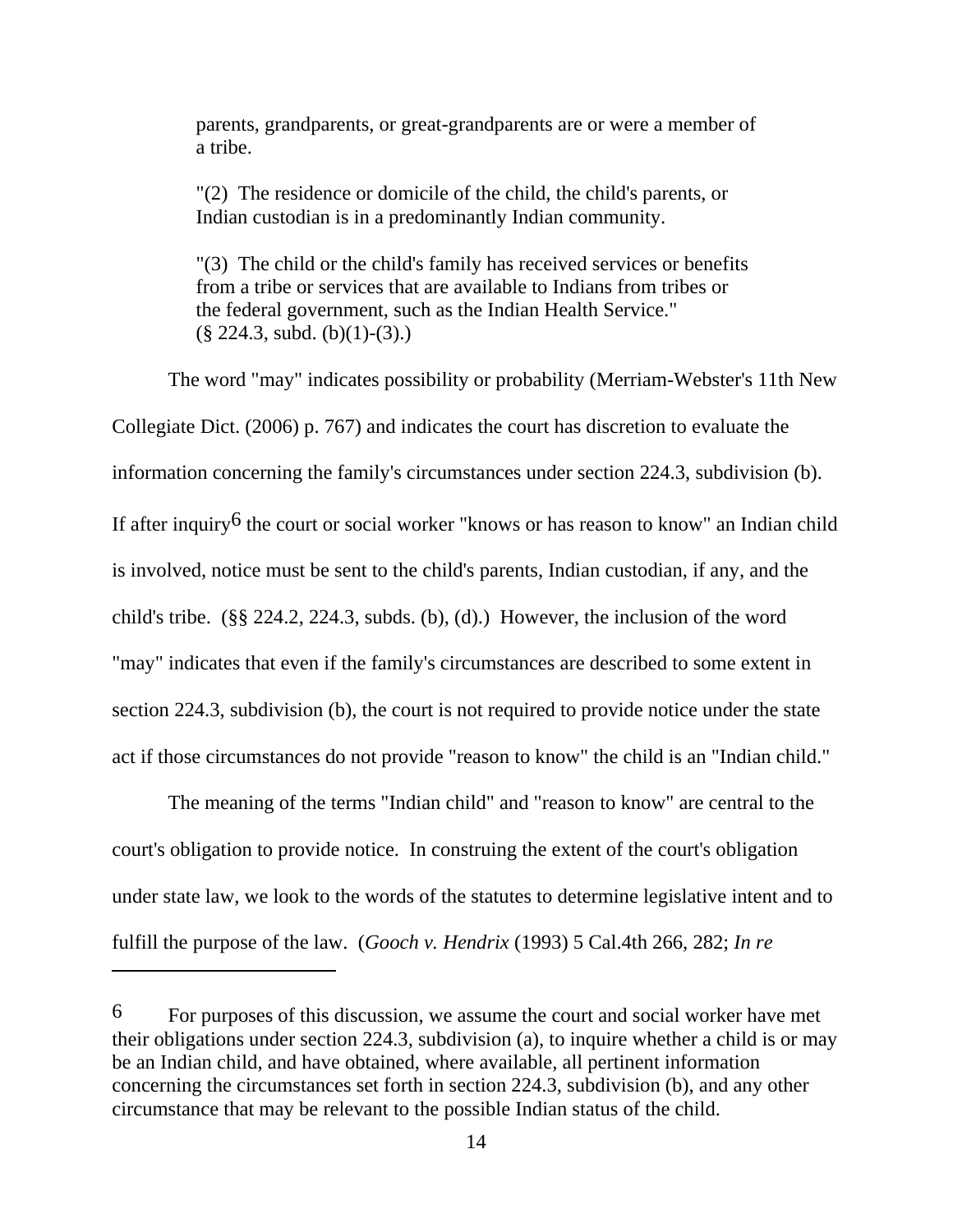*Heraclio A.* (1996) 42 Cal.App.4th 569, 574) We give significance to every word, phrase, sentence and part of an act in pursuing the legislative purpose. (*People v. Canty* (2004) 32 Cal.4th 1266, 1276.)

Federal law defines an "Indian child" as "any unmarried person who is under age eighteen and is either (a) a member of a tribe or (b) is eligible for membership in an Indian tribe and is the biological child of a member of an Indian tribe."7 (25 U.S.C. § 1903(4).) Membership requirements vary from tribe to tribe; enrollment is not always required. (*United States v. Broncheau* (9th Cir. 1979) 597 F.2d 1260, 1263; see *In re Arianna R.G.* (2003) 259 Wis.2d 563, 575.) Section 224.1, subdivision (a), provides the terms used in the state act, including "Indian child," are defined as specified in ICWA, unless the context in which the term is used requires another definition. (§ 224.2, subd. (a).) We can find no reason to depart from the definition of "Indian child" in 25 United States Code section 1903(4), as clarified by applicable case law. (See, e.g., *United States v. Broncheau, supra,* at p. 1263; *In re B.R., supra,* 176 Cal.App.4th at pp. 784-785; *In re Antoinette S*., *supra*, 104 Cal.App.4th at p. 1408; *In re Arianna R.G., supra,* at p. 576, fns. 12 & 13.)

ICWA and the applicable federal regulations do not define "reason to know." (*In re S.B., supra,* 130 Cal.App.4th at p. 1158.) This permits the reasonable inference the phrase is to be interpreted according to its ordinary meaning. "Reason to know" is

<sup>7</sup> The lack of a biological relationship to a tribal member does not preclude ICWA notice. A tribe may make an exception for an adopted child of a member or potential member of the tribe. (*In re B.R.* (2009) 176 Cal.App.4th 773, 784-785; see *In re Antoinette S*. (2002) 104 Cal.App.4th 1401, 1408.)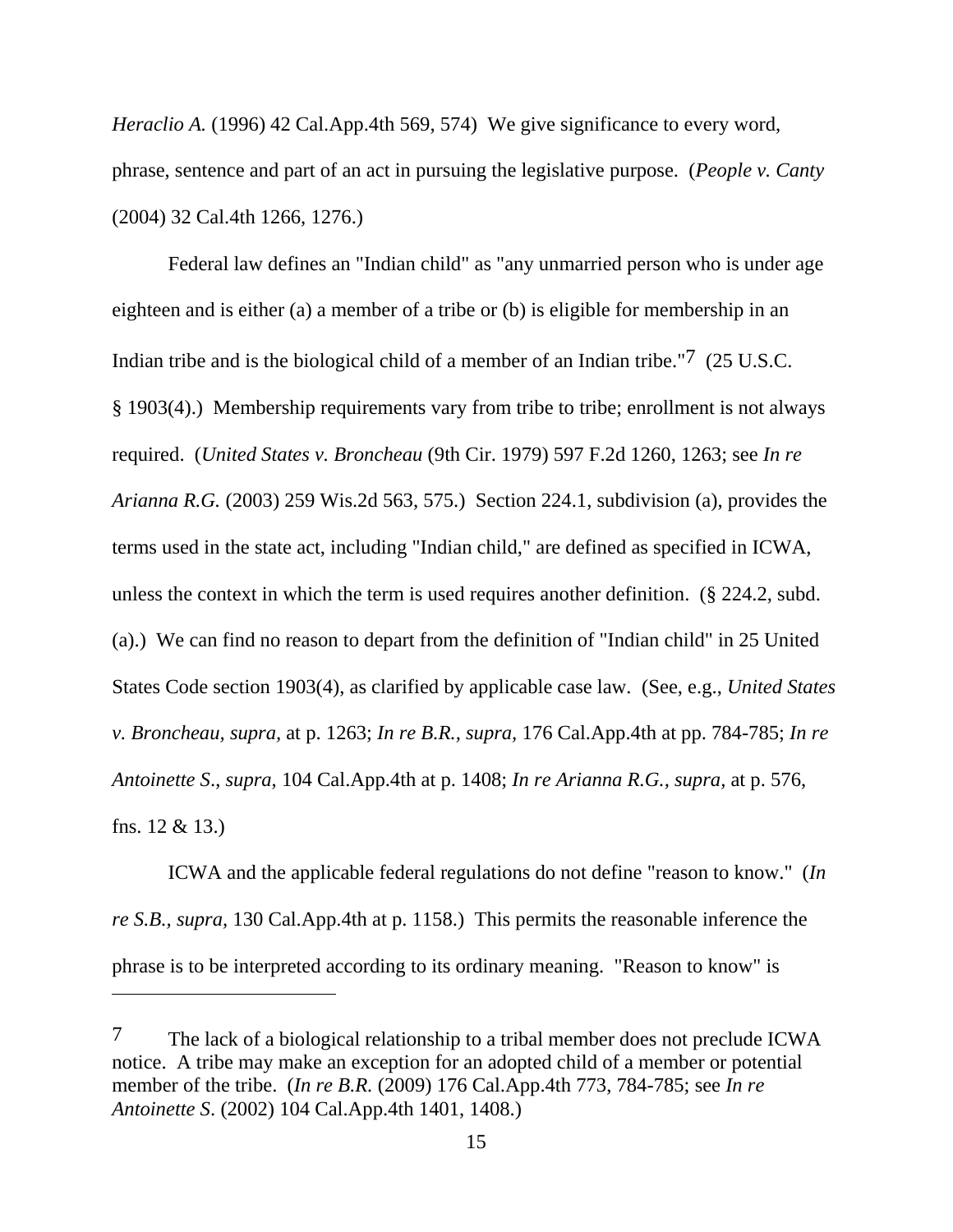broadly defined as "information from which a person of ordinary intelligence . . . would infer that the fact in question exists or that there is a substantial enough chance of its existence that, if the person exercises reasonable care, the person can assume the fact exists." (Black's Law Dict. (8th ed. 2004) p. 1381.)<sup>8</sup> Under section 224.3, subdivision (b), the fact at issue is the child's status as an Indian child. In this context, "chance" is defined as "the degree of likelihood of such an outcome." (Merriam-Webster's 11th New Collegiate Dict., *supra*, at p. 205.) Construing "reason to know" in favor of Indian interests, we hold the family's circumstances should indicate there is a "substantial enough chance," or low but reasonable probability, the child is a member of, or eligible for membership in, an Indian tribe. (25 U.S.C. § 1903(2); § 224.2, subd. (a).)

Reviewing courts, including this court, have recognized there must be sufficient indication the child is an Indian child within the meaning of ICWA to invoke notice requirements. (*In re Jeremiah G., supra,* 172 Cal.App.4th at p. 1520; *Shane G., supra,* 166 Cal.App.4th at p. 1538; *In re O.K.* (2003) 106 Cal.App.4th 152, 157; see *In re Christopher I.* (2003) 106 Cal.App.4th 533, 567.) Thus, a mere hint or suggestion of Indian ancestry is no longer sufficient to require notice under state law. (Contra, *In re* 

<sup>8</sup> The definition of "reason to know" adopted by the California Supreme Court in tort cases is instructive. "[A] 'reason to know' standard does not require proof that a person *must* have inferred the existence of the ultimate fact but only, under the circumstances described above, that a person *would* have inferred the existence of the ultimate fact or *would* have regarded the existence of the ultimate fact as so highly probable as to have behaved in conformity with that belief." (*Doe v. City of Los Angeles* (2007) 42 Cal.4th 531, 547 (italics in original); *John B. v. Superior Court* (2006) 38 Cal.4th 1177, 1191.)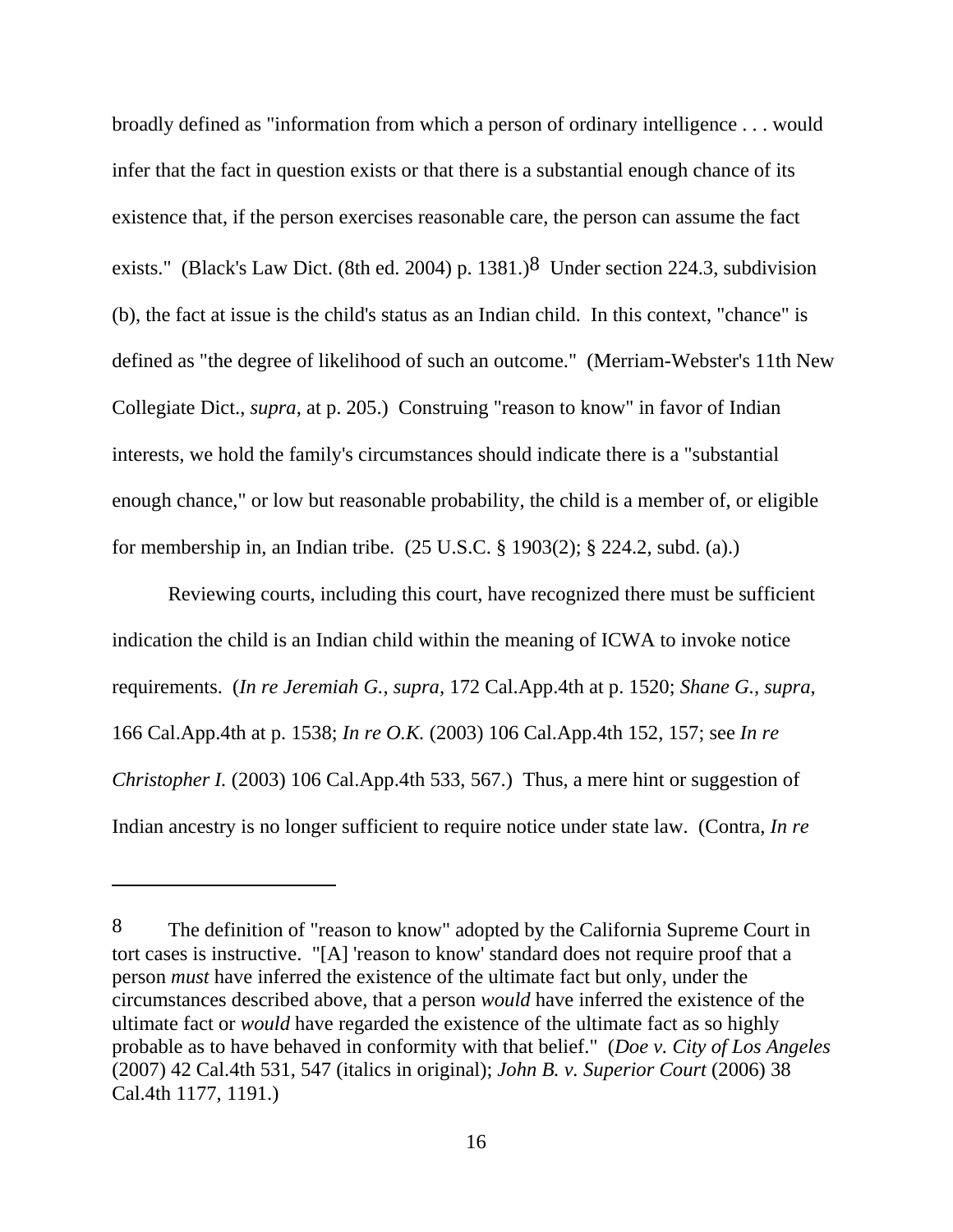*Robert A.* (2007) 147 Cal.App.4th 982, 989; *In re Nikki R., supra,* 106 Cal.App.4th at p. 848; *In re Antoinette S*., *supra*, 104 Cal.App.4th at p. 1408; *Dwayne P. v. Superior Court* (2002) 103 Cal.App.4th 247, 258.) "[B]oth the federal regulations and the California Welfare & Institutions Code require more than a bare suggestion that a child might be an Indian child." (*In re Jeremiah G., supra,* at p.1520.)

The opinions of the Supreme Courts of Wisconsin and Colorado concerning this issue are relevant here. The Wisconsin Supreme Court stated the term "Indian child" as defined by ICWA means "something more specific than merely having Native American ancestors." (*In re Arianna R.G., supra*. 259 Wis.2d at p. 574.) The Colorado Supreme Court adopted a totality of the circumstances test to determine whether ICWA notice is required. It stated "[p]recisely what constitutes 'reason to know' or 'reason to believe' in any particular set of circumstances will necessarily evade meaningful description. As in other contexts, reasonable grounds to believe must depend upon the totality of the circumstances and include consideration of not only the nature and specificity of available information but also the credibility of the source of that information and the basis of the source's knowledge." (*B.H. v. People ex rel. X.H*. (Colo.S.Ct. 2006) 138 P.3d 299, 303.)

The Indian status of the child does not have to be certain to invoke the notice requirement. (*Dwayne P. v. Superior Court, supra*, 103 Cal.App.4th 247; *In re O.K., supra*, 106 Cal.App.4th 152.) However, while the threshold of providing notice under state law is low, it is not without reasonable limits. (Cf. *In the Interest of Z.H.* (Iowa App. 2007) 740 N.W.2d 648, 653.) In view of the totality of the family's circumstances,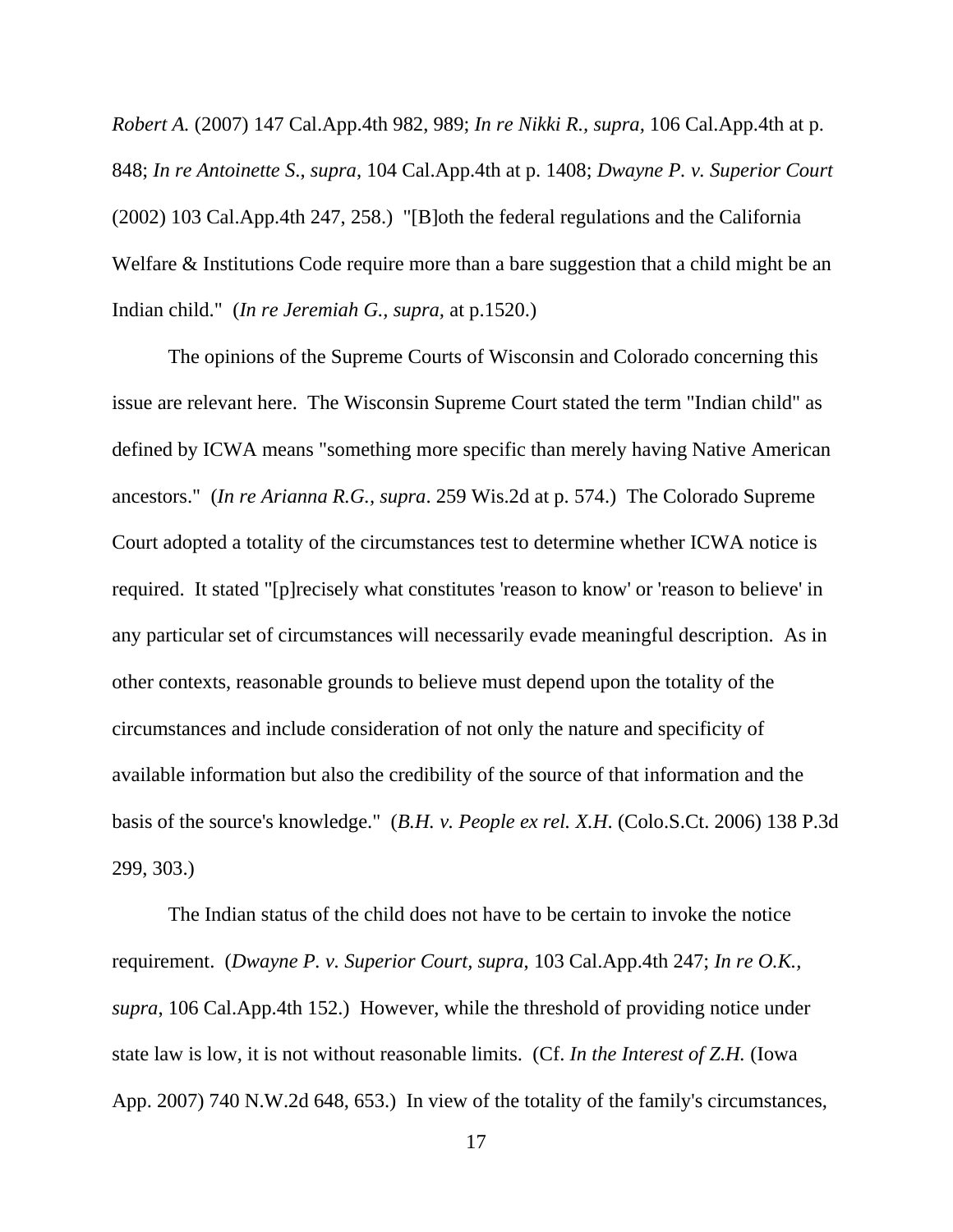a child's specific but attenuated Indian heritage may not be sufficient to provide reason to know an Indian child is involved. Where the totality of the family's circumstances does not indicate there is a low but reasonable probability the child is an Indian child, the court does not have reason to know an Indian child is involved, and notice is not required. (Cf. *B.H. v. People ex rel. X.H*., *supra,* 138 P.3d at p. 303.) This is the case here.

Mrs. H. provided specific and credible information about the family's Indian heritage and her own continued participation in an annual intertribal cultural event. While the information Mrs. H. provided about Skyler's great-great-great grandfather could be broadly construed to suggest Skyler's great-grandparent was a member of a Cherokee tribe, an overbroad construction does not serve ICWA's goal to promote the security and stability of Indian tribes (25 U.S.C. § 1902) or the child's interest in a prompt resolution of his or her custody status. (*In re A.M.* (2008) 164 Cal.App.4th 914, 925.) Skyler is five generations removed from the last family member known to be a member of an Indian tribe. Jennifer stated she had Indian heritage but it was "too little to know." Mrs. H. did not claim she or one of her parents was a tribal member. Under the totality of these circumstances, it is not reasonably probable Skyler is an Indian child. Thus, the court did not have reason to know Skyler is a member of, or eligible for membership in, an Indian tribe, and notice is not required.

ICWA and the state act do not contravene the goals of California's dependency scheme, which is to reunify the family when safe for the child, and to provide the child with a safe, permanent, stable home within the time limits defined by the Legislature. (§§ 300.2, 361.5, subd. (a); see §§ 366.21, 366.22, 366.26.) If the dependent child is an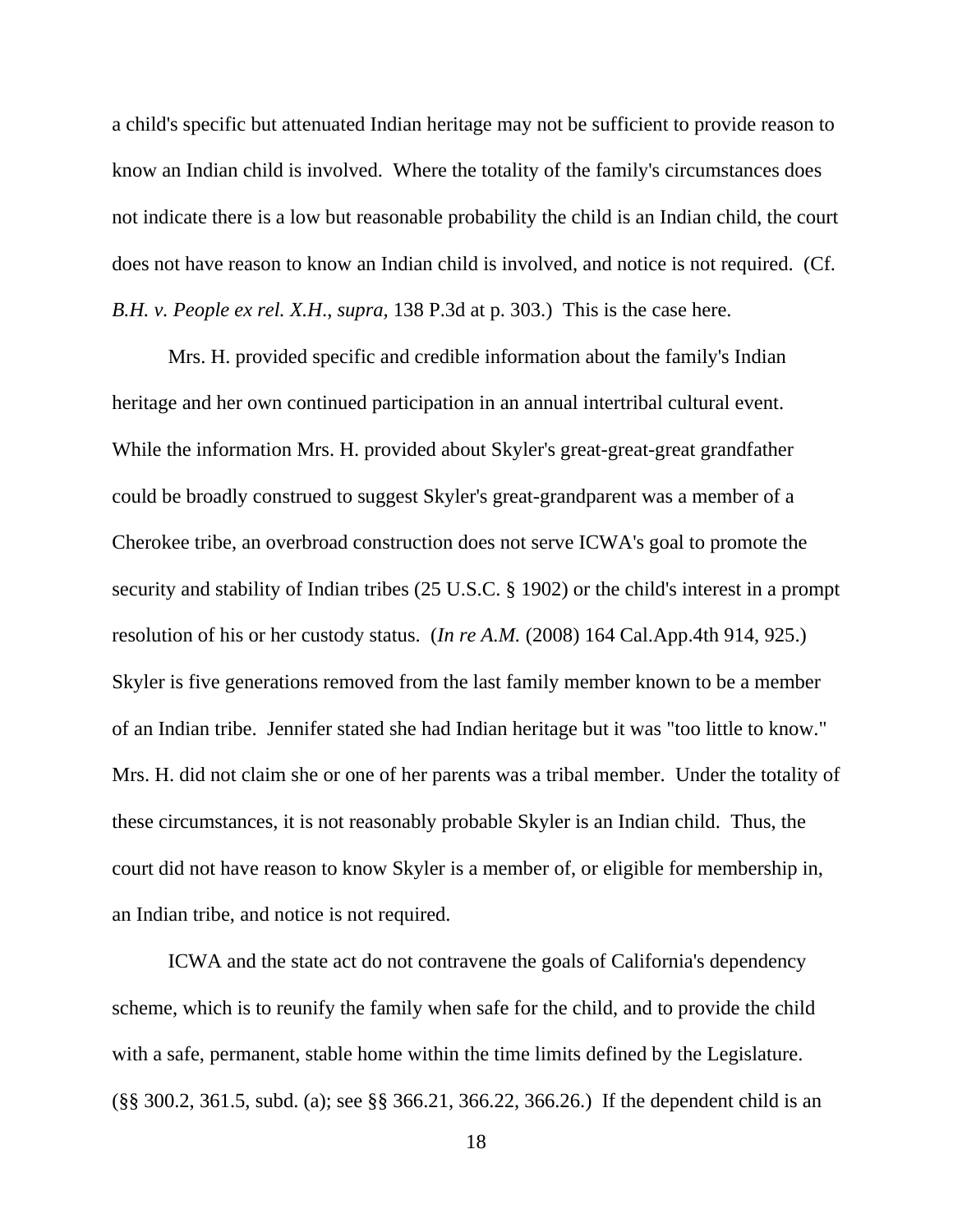Indian child, this home must "reflect the unique values of the child's tribal culture and is best able to assist the child in establishing, developing, and maintaining a political, cultural, and social relationship with the child's tribe and tribal community." (§ 224, subd. (1); see §§ 361.31, 361.7.) Where the child's family has not had a relationship with an Indian tribe for many generations, as here, notice becomes a formality that does not serve ICWA's goals or the child's best interests. We do not believe the Legislature intended the courts to engage in "empty formalities" that result in waste of scarce judicial resources. (*In re G.L*. (2009) 177 Cal.App.4th 683, 696, citing *In re E.W.* (2009) 170 Cal.App.4th 396, 402; *In re Z.N., supra,* 181 Cal.App.4th at pp. 300-301.)

Interpreting section 223.4, subdivision (b), to require notice where the family's Indian heritage is specific but attenuated would delay permanency for a child such as Skyler, who was first made a dependent of the juvenile court in 2003, and is only now finding a safe, stable and permanent home. We conclude the circumstances presented here do not provide the court reason to know Skyler is an Indian child, and reversal for ICWA notice is not required. (*Shane G., supra,* 166 Cal.App.4th at p. 1539.)

### II

### SECTION 388

Jennifer contends the trial court erred when it arbitrarily denied an evidentiary hearing on the merits of her section 388 petition. She argues the petition stated a prima facie case of changed circumstances and the child's best interests, and thus the court was required by law to hold a hearing. Jennifer also argues the court considered the evidence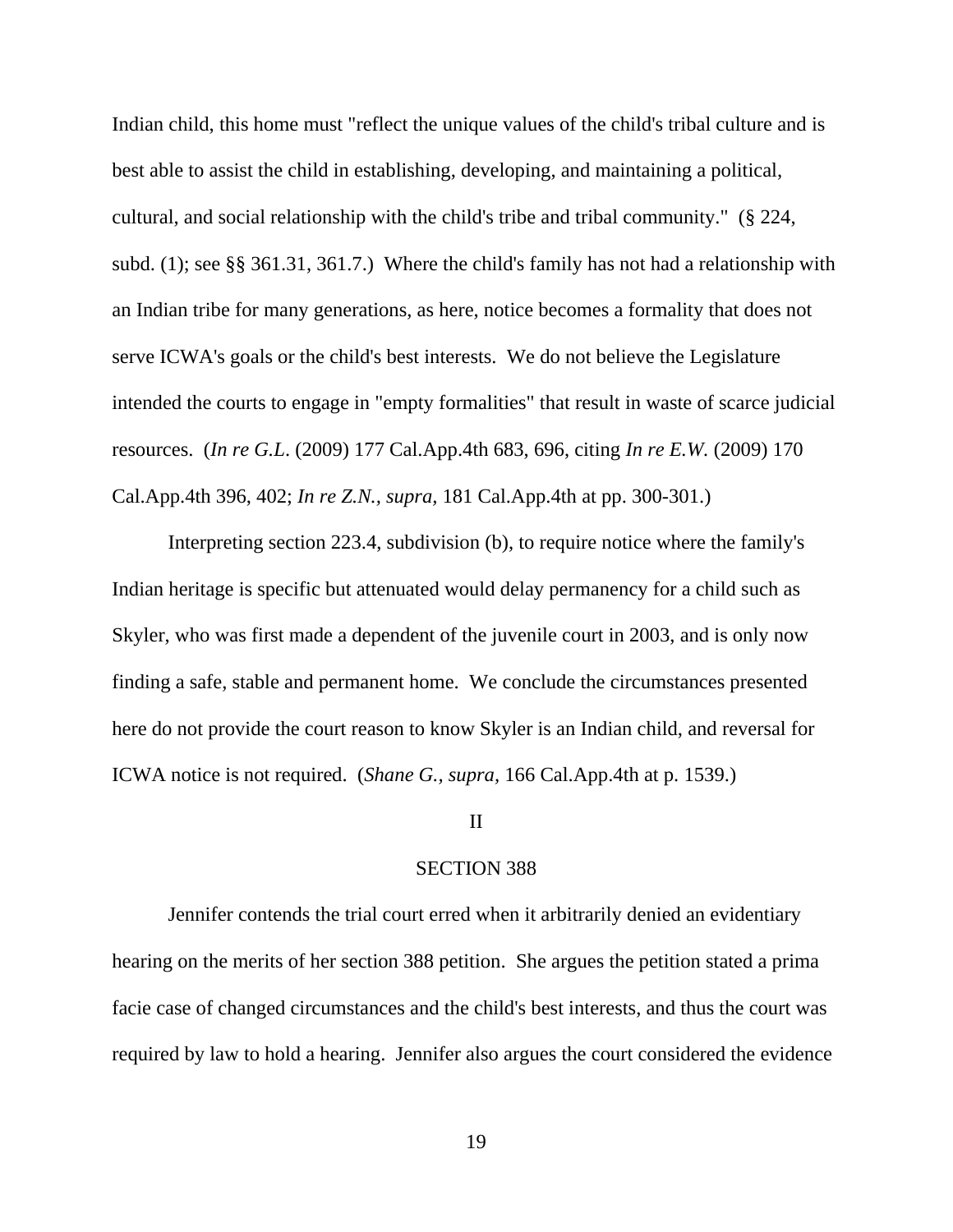presented in the Agency's court reports without affording her an opportunity to be heard and to controvert the evidence against her.

Under section 388, a party may petition the court to change, modify or set aside a previous court order. The petitioning party has the burden of showing, by a preponderance of the evidence, there is a change of circumstances or new evidence, and the proposed modification is in the child's best interests. (§ 388; *In re Jasmon O.* (1994) 8 Cal.4th 398 415; *In re Amber M.* (2002) 103 Cal.App.4th 681, 685.)

The court must liberally construe the petition in favor of its sufficiency. (*In re Marilyn H.* (1993) 5 Cal.4th 295, 309 (*Marilyn H.*); rule 5.570(a).) "The parent need only make a prima facie showing to trigger the right to proceed by way of a full hearing." (*Marilyn H.,* at p. 310; *In re Hashem H.* (1996) 45 Cal.App.4th 1791, 1798-1799.) "The prima facie requirement is not met unless the facts alleged, if supported by evidence given credit at the hearing, would sustain a favorable decision on the petition." (*In re Zachary G.* (1999) 77 Cal.App.4th 799, 806 (*Zachary G.*).) When "determining whether the petition makes the necessary showing, the court may consider the entire factual and procedural history of the case." (*In re Justice P.* (2004) 123 Cal.App.4th 181, 189; see *In re Jamika W.* (1997) 54 Cal.App.4th 1446, 1450-1451.)

We review a summary denial of a hearing on a modification petition for abuse of discretion. (*Zachary G., supra,* 77 Cal.App.4th at p. 808.)

Jennifer misconstrues the record when she argues the court violated her due process rights to be heard when it accepted the evidence offered by the Agency. The court is required to read and consider the Agency's reports when it selects a permanency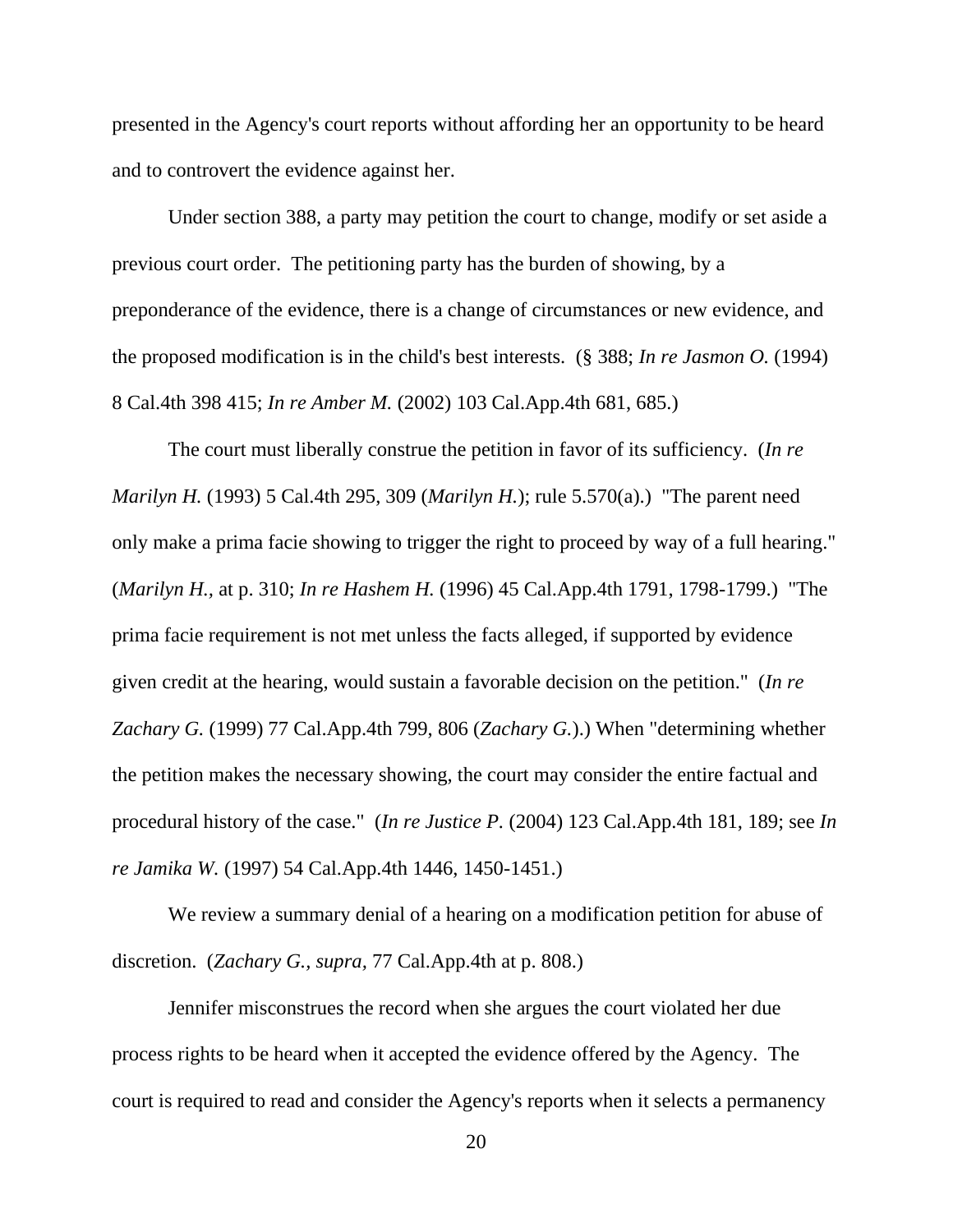plan for a child. (§ 366.26, subd. (b).) Jennifer filed her section 388 petition only two days before the scheduled section 366.26 hearing, and the court did not address Jennifer's petition until the opening of the hearing. The court's remarks clearly show it relied on the uncontroverted history of the case, not on any *new* evidence, when it determined whether Jennifer's petition stated a prima facie case. The trial court may consider the entire factual and procedural history of the dependency proceedings when it determines whether to grant a hearing on the merits of a section 388 petition. (*In re Jasmon O., supra,* 8 Cal.4th at p. 415.) Here, the court considered Jennifer's failure to reunify with Skyler in the 2003 case, Jennifer's criminal history and drug use, and the fact Skyler had not lived with Jennifer for many years. These facts were not subject to challenge. We conclude that Jennifer's due process rights to be heard and to challenge the evidence against her were not violated.

The trial court's summary denial of the section 388 petition is fully supported by the record. (*Zachary G., supra,* 77 Cal.App.4th at p. 808.) Jennifer averred she had maintained her sobriety for six months after having used methamphetamine for almost 20 years. The court drew the reasonable inference Jennifer's short period of sobriety relative to her lengthy substance abuse history did not establish a prima facie case of changed circumstances. Further, Jennifer did not show it was in Skyler's best interests to postpone a permanency decision in the hope she might reunify with Jennifer. Jennifer effectively abandoned Skyler when she was a baby, and went for long periods of time without visiting her or being involved in her life. She did not participate in reunification services in the 2003 case, and had been periodically incarcerated since 2003. In view of these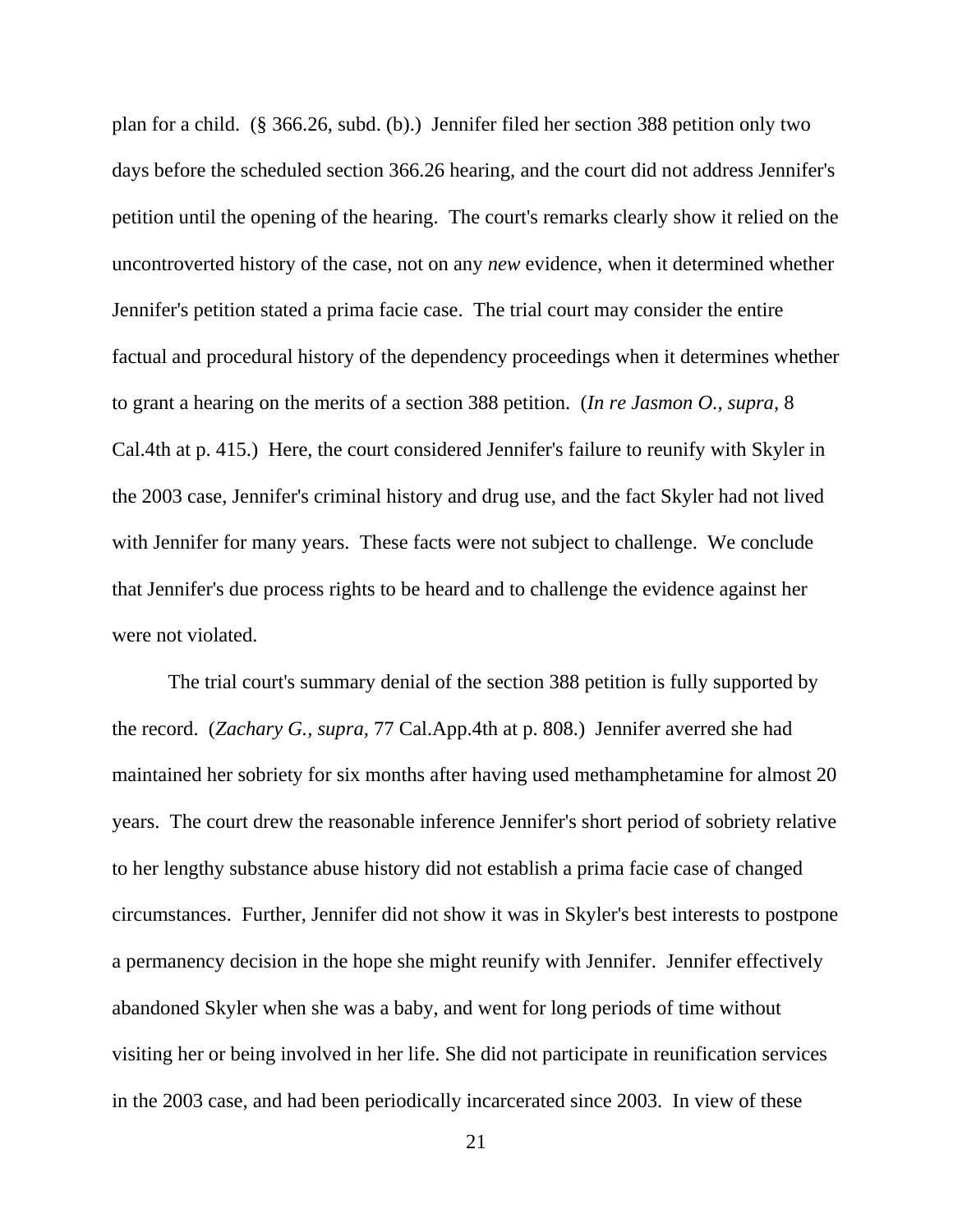circumstances, the court did not err when it summarily denied Jennifer's section 388 petition.

### III

### THE BENEFICIAL PARENT-CHILD RELATIONSHIP EXCEPTION

Jennifer contends the trial court erred when it terminated her parental rights. She argues termination of parental rights would be detrimental to Skyler because they shared a beneficial parent-child relationship.  $(\S$  366.26, subd.  $(c)(1)(B)(i)$ .)

At a section 366.26 hearing, the trial court may select one of three alternative permanency plans: adoption, guardianship, or long-term foster care. (*In re Taya C*. (1991) 2 Cal.App.4th 1, 7.) Unless the child is living with a relative who is unwilling or unable to adopt the child, there is a strong preference for adoption over alternative plans. (§ 366.26, subd. (c)(1)(A); *San Diego County Dept. of Social Services v. Superior Court* (1996) 13 Cal.4th 882, 888; *Zachary G., supra,* 77 Cal.App.4th at pp. 808-809.) If the court determines the child is likely to be adopted, the burden shifts to the parent to show termination of parental rights would be detrimental to the child under one of the exceptions listed in section 366.26, subdivision (c)(1).

An exception to termination of parental rights exists when "[t]he parents have maintained regular visitation and contact with the child and the child would benefit from continuing the relationship." (§ 366.26, subd.  $(c)(1)(B)(i)$ .) "Benefit from continuing the relationship" means "the [parent-child] relationship promotes the well-being of the child to such a degree as to outweigh the well-being the child would gain in a permanent home with new, adoptive parents." (*In re Autumn H.* (1994) 27 Cal.App.4th 567, 575 (*Autumn*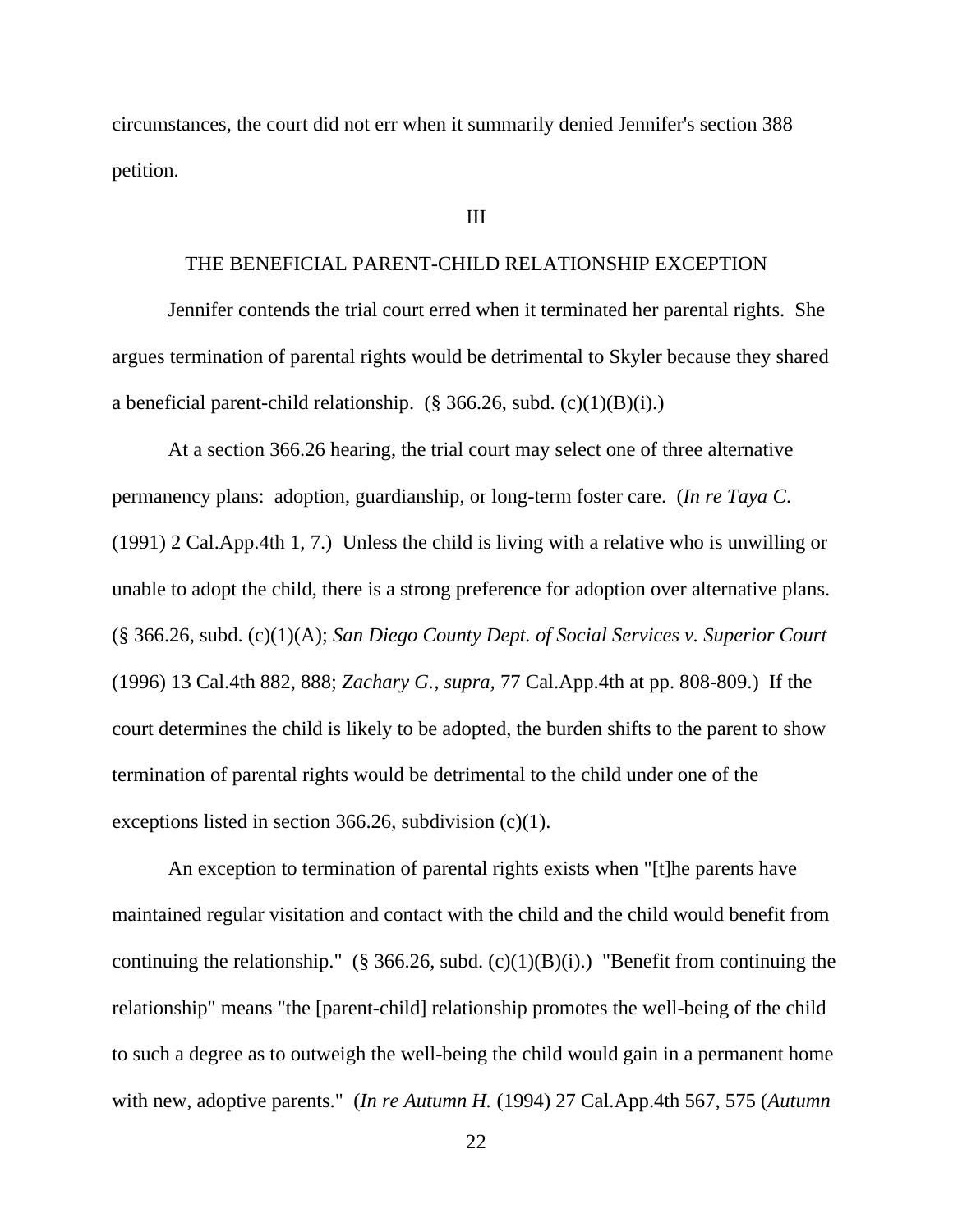*H.*).) The exception does not require proof the child has a "primary attachment" to a parent or the parent has maintained day-to-day contact with the child. (*In re S.B.* (2008) 164 Cal.App.4th 289, 299; *In re Brandon C.* (1999) 71 Cal.App.4th 1530, 1534-1538; *In re Casey D.* (1999) 70 Cal.App.4th 38, 51.)

If the parent has continued to regularly visit and contact the child, and the child has maintained or developed a significant, positive, emotional attachment to the parent, "the court balances the strength and quality of the natural parent/child relationship in a tenuous placement against the security and the sense of belonging a new family would confer. If severing the natural parent/child relationship would deprive the child of a substantial, positive emotional attachment such that the child would be greatly harmed, the preference for adoption is overcome and the natural parent's rights are not terminated." (*Autumn H., supra*, 27 Cal.App.4th at p. 575*.*)

We determine whether there is substantial evidence to support the court's ruling by reviewing the evidence most favorably to the prevailing party and indulging in all legitimate and reasonable inferences to uphold the court's ruling. (*Autumn H., supra,* 27 Cal.App.4th at p. 576; *In re S.B., supra,* 164 Cal.App.4th at p. 298.)

Jennifer points to several of her more positive interactions with Skyler during her supervised visitation and asks us to reweigh the evidence. The record shows Skyler enjoyed visiting Jennifer. However, for the same reasons we have previously discussed, *ante*, at page 21, we conclude there is ample evidence to support the court's ruling. When Skyler was a baby, Jennifer was "running the streets" with her. Jennifer did not consistently visit Skyler when she was in Grandmother's care. Jennifer did not attempt to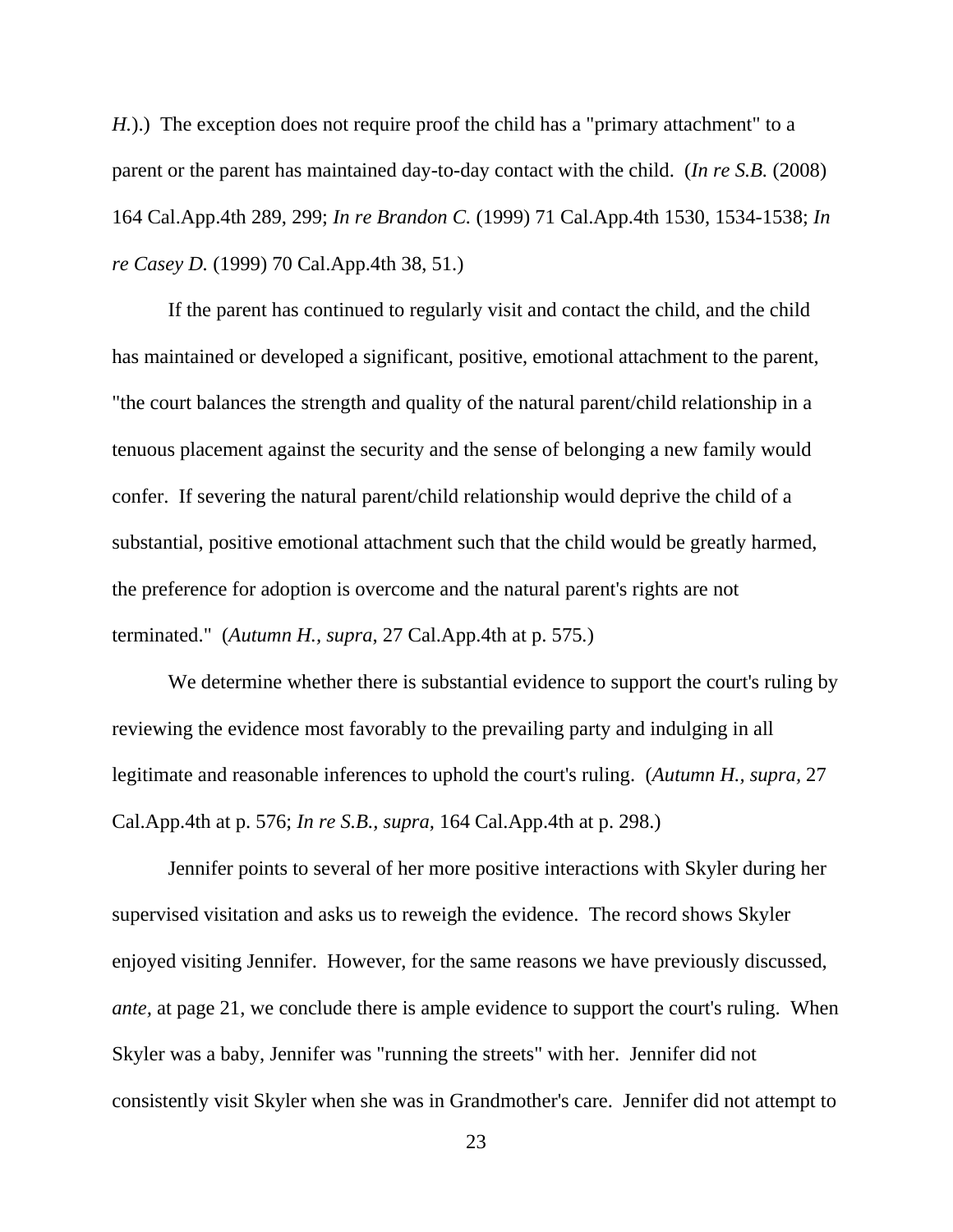reunify with Skyler in the 2003 dependency proceedings. She was periodically incarcerated during Skyler's guardianship. When the 2008 proceedings began, Kenneth stated Jennifer had not been involved with Skyler for three years. Skyler was living in squalid, filthy conditions and was begging the neighbors for food. Jennifer did not start visiting Skyler regularly until late 2008, when Skyler was nine years old. The record clearly establishes Jennifer's lack of visitation and contact with Skyler, and the beneficial parent-child relationship exception fails on that prong alone.

Further, because of Jennifer's lack of consistent contact with Skyler, the trial court could reasonably conclude Skyler did not view Jennifer as a parental figure. The social worker, in her capacity as an expert witness, stated Skyler did not have a beneficial parent-child relationship with either her mother or father. When the social worker spoke to Skyler about the possibility she might not be able to visit Jennifer if she were adopted, Skyler said, "Yeah, that's fine." The social worker opined Skyler had some emotional bonds with her birth family, but those bonds did not outweigh the benefits of stability and permanency that adoption would provide. (*Autumn H., supra*, 27 Cal.App.4th at p. 575*.*)

Jennifer did not meet either prong of the beneficial parent-child relationship exception to termination of parental rights. Further, 11-year-old Skyler clearly understood the concept of adoption and wanted to be adopted by her foster family. Skyler's understanding and preference clearly support the finding she would not be greatly harmed by termination of parental rights. (§ 366.26, subd. (c)(1); *Autumn H., supra*, 27 Cal.App.4th at p. 575.) The court's finding the exception did not apply is fully supported by the record.